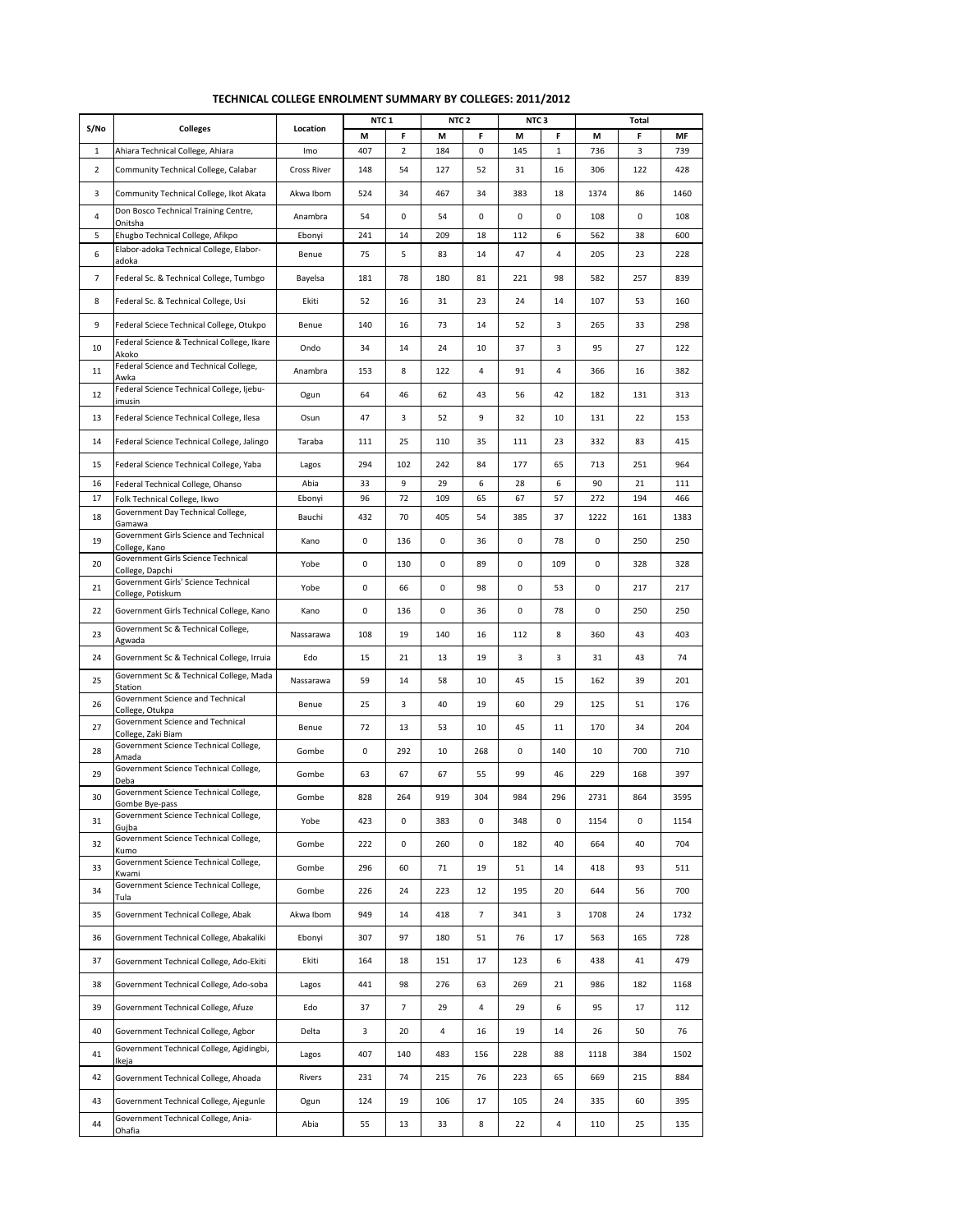| 45 | Government Technical College, Ara                 | Osun      | 67  | 16  | 50      | 22             | 25  | 9              | 142  | 47     | 189  |
|----|---------------------------------------------------|-----------|-----|-----|---------|----------------|-----|----------------|------|--------|------|
| 46 | Government Technical College, Assakio             | Nassarawa | 433 | 28  | 317     | 20             | 287 | 19             | 1037 | 67     | 1104 |
| 47 | Government Technical College, Ayetoro             | Ogun      | 110 | 39  | 69      | 17             | 80  | 36             | 259  | 92     | 351  |
| 48 | Government Technical College, Bagauda             | Kano      | 117 | 0   | 189     | 0              | 84  | 0              | 390  | 0      | 390  |
| 49 | Government Technical College, Bali                | Taraba    | 143 | 58  | 127     | 47             | 120 | 40             | 390  | 145    | 535  |
| 50 | Government Technical College, Benin City          | Edo       | 335 | 10  | 230     | 13             | 188 | 14             | 753  | 37     | 790  |
| 51 | Government Technical College, Binji               | Sokoto    | 87  | 0   | 116     | 0              | 104 | $\mathbf 0$    | 307  | 0      | 307  |
| 52 | Government Technical College, Bukuru              | Plateau   | 358 | 7   | 441     | 5              | 271 | $\overline{4}$ | 1070 | 16     | 1086 |
| 53 | Government Technical College, Bunza               | Kebbi     | 301 | 0   | 331     | 0              | 296 | $\mathbf 0$    | 928  | 0      | 928  |
| 54 | Government Technical College, Danbatta            | Kano      | 142 | 0   | 0       | 0              | 0   | 0              | 142  | 0      | 142  |
| 55 | Government Technical College, Ele-Ogu             | Rivers    | 52  | 56  | 42      | 42             | 58  | 32             | 152  | 130    | 282  |
| 56 | Government Technical College, Enugu               | Enugu     | 556 | 14  | 511     | 11             | 467 | 11             | 1534 | 36     | 1570 |
| 57 | Government Technical College, Enugu<br>Agidi      | Enugu     | 10  | 0   | 0       | 0              | 0   | $\mathbf 0$    | 10   | 0      | 10   |
| 58 | Government Technical College, Erin-Ile            | Kwara     | 41  | 0   | 41      | 0              | 41  | 0              | 123  | 0      | 123  |
| 59 | Government Technical College, Esie/Iludun         | Kwara     | 25  | 0   | 21      | 0              | 20  | $\mathbf 0$    | 66   | 0      | 66   |
| 60 | Government Technical College, Ewet-Uyo            | Akwa Ibom | 658 | 66  | 369     | 26             | 372 | 14             | 1399 | 106    | 1505 |
| 61 | Government Technical College, Eyagi-Bida          | Niger     | 274 | 23  | 289     | 25             | 323 | 37             | 886  | 85     | 971  |
| 62 | Government Technical College, Farfaru             | Sokoto    | 414 | 0   | 276     | 0              | 289 | $\mathbf 0$    | 979  | 0      | 979  |
| 63 | Government Technical College, Gadau               | Bauchi    | 686 | 77  | 668     | 69             | 637 | 58             | 1991 | 204    | 2195 |
| 64 | Government Technical College, Garki               | FCT       | 233 | 72  | 165     | 41             | 51  | 22             | 449  | 135    | 584  |
| 65 | Government Technical College, Gbongan             | Osun      | 31  | 17  | 18      | 6              | 16  | 3              | 65   | 26     | 91   |
| 66 | Government Technical College, Geidam              | Yobe      | 397 | 0   | 321     | 0              | 268 | 0              | 986  | 0      | 986  |
| 67 | Government Technical College, Gumau               | Bauchi    | 685 | 50  | 650     | 43             | 0   | $\mathbf 0$    | 1335 | 93     | 1428 |
| 68 | Government Technical College, Gusau               | Zamfara   | 171 | 0   | 142     | 0              | 199 | 0              | 512  | 0      | 512  |
| 69 | Government Technical College, Hadejia             | Jigawa    | 215 | 0   | 160     | 0              | 167 | $\mathbf 0$    | 542  | 0      | 542  |
| 70 | Government Technical College, Ibadan              | Oyo       | 600 | 79  | 543     | 76             | 356 | 41             | 1499 | 196    | 1695 |
| 71 | Government Technical College, Idah                | Kogi      | 34  | 9   | 54      | $\overline{7}$ | 39  | 13             | 127  | 29     | 156  |
| 72 | Government Technical College, Idanre              | Ondo      | 104 | 28  | 81      | 16             | 63  | 14             | 248  | 58     | 306  |
| 73 | Government Technical College, Idi Aba             | Ogun      | 211 | 102 | 234     | 112            | 168 | 94             | 613  | 308    | 921  |
| 74 | Government Technical College, Igarra              | Edo       | 188 | 19  | 180     | 23             | 189 | 38             | 557  | 80     | 637  |
| 75 | Government Technical College, Igbara-Odo<br>Ekiti | Ekiti     | 12  | 6   | $\bf 8$ | 3              | 12  | $\overline{2}$ | 32   | $11\,$ | 43   |
| 76 | Government Technical College, Igbesa              | Ogun      | 153 | 7   | 122     | 15             | 135 | 17             | 410  | 39     | 449  |
| 77 | Government Technical College, Ihiala              | Anambra   | 34  | 10  | 16      | $\overline{7}$ | 0   | 0              | 50   | 17     | 67   |
| 78 | Government Technical College, Ijebu Jesa          | Osun      | 39  | 0   | 16      | 0              | 12  | 0              | 67   | 0      | 67   |
| 79 | Government Technical College, Ijebu Ode           | Ogun      | 315 | 69  | 256     | 54             | 224 | 77             | 795  | 200    | 995  |
| 80 | Government Technical College, Ijebu-Igbo          | Ogun      | 45  | 26  | 32      | 21             | 22  | 13             | 99   | 60     | 159  |
| 81 | Government Technical College, Ijero               | Ekiti     | 17  | 9   | 0       | 0              | 21  | 25             | 38   | 34     | 72   |
| 82 | Government Technical College, Ikole-Ekiti         | Ekiti     | 158 | 10  | 116     | 5              | 103 | $\mathbf{1}$   | 377  | 16     | 393  |
| 83 | Government Technical College, Ikorodu             | Lagos     | 550 | 91  | 323     | 61             | 266 | 54             | 1139 | 206    | 1345 |
| 84 | Government Technical College, Ikotun              | Lagos     | 447 | 66  | 381     | 81             | 209 | 46             | 1037 | 193    | 1230 |
| 85 | Government Technical College, Ilara-Remo          | Ogun      | 72  | 35  | 52      | 6              | 46  | 17             | 170  | 58     | 228  |
| 86 | Government Technical College, Ile Ife             | Osun      | 238 | 60  | 114     | 42             | 75  | 25             | 427  | 127    | 554  |
| 87 | Government Technical College, Ilorin              | Kwara     | 77  | 15  | 142     | 44             | 49  | 17             | 268  | 76     | 344  |
| 88 | Government Technical College, Inisa               | Osun      | 69  | 26  | 103     | 23             | 35  | 12             | 207  | 61     | 268  |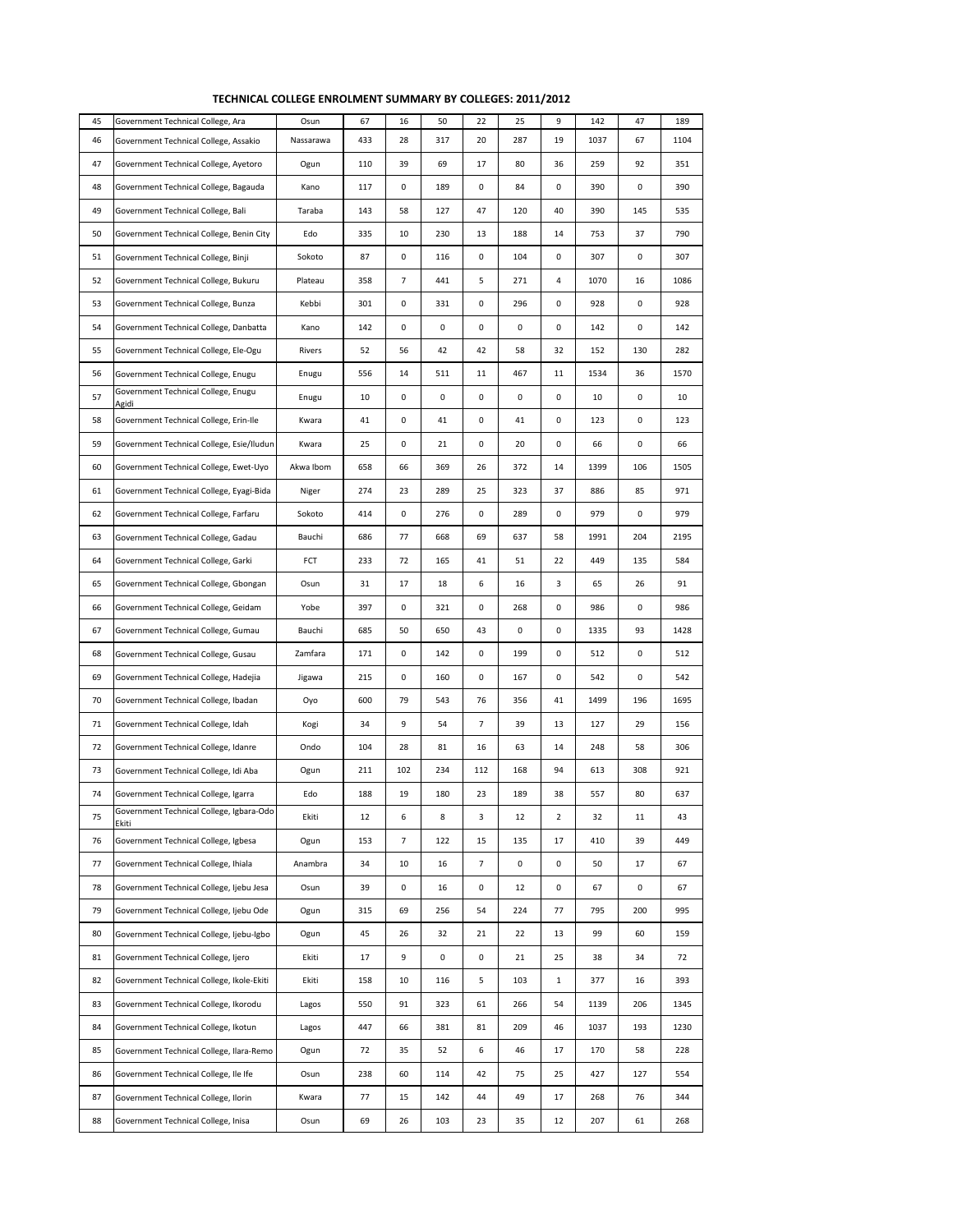| 89  | Government Technical College, Iseyin Oyo<br>State      | Oyo                | 24  | $\mathbf{1}$ | 30  | 9            | 39  | 16           | 93   | 26  | 119  |
|-----|--------------------------------------------------------|--------------------|-----|--------------|-----|--------------|-----|--------------|------|-----|------|
| 90  | Government Technical College, Iwaro-Oka                | Ondo               | 33  | 17           | 43  | 15           | 22  | 12           | 98   | 44  | 142  |
| 91  | Government Technical College, Iwo                      | Osun               | 138 | 14           | 67  | 4            | 35  | 2            | 240  | 20  | 260  |
| 92  | Government Technical College, Jalingo                  | Taraba             | 215 | 131          | 206 | 128          | 185 | 114          | 606  | 373 | 979  |
| 93  | Government Technical College, Kano                     | Kano               | 156 | 0            | 219 | 0            | 157 | 0            | 532  | 0   | 532  |
| 94  | Government Technical College, Karim-<br>lamido         | Taraba             | 79  | 31           | 102 | 44           | 112 | 44           | 293  | 119 | 412  |
| 95  | Government Technical College, Kaura<br>Namoda          | Zamfara            | 220 | 0            | 216 | 0            | 233 | 0            | 669  | 0   | 669  |
| 96  | Government Technical College, Kontagora                | Niger              | 206 | 0            | 183 | 0            | 163 | 3            | 552  | 3   | 555  |
| 97  | Government Technical College, Makurdi                  | Benue              | 209 | 11           | 170 | 6            | 68  | 3            | 447  | 20  | 467  |
| 98  | Government Technical College, Malali-<br>Kaduna        | Kaduna             | 480 | 11           | 386 | 38           | 282 | 33           | 1148 | 82  | 1230 |
| 99  | Government Technical College, Minna                    | Niger              | 401 | 43           | 457 | 41           | 432 | 37           | 1290 | 121 | 1411 |
| 100 | Government Technical College, Mopa                     | Kogi               | 30  | $\mathbf{1}$ | 30  | $\mathbf{1}$ | 30  | $\mathbf{1}$ | 90   | 3   | 93   |
| 101 | Government Technical College, Mubi                     | Adamawa            | 404 | 273          | 388 | 232          | 369 | 194          | 1161 | 699 | 1860 |
| 102 | Government Technical College, New Bussa                | Niger              | 217 | 30           | 189 | 3            | 189 | 2            | 595  | 35  | 630  |
| 103 | Government Technical College, Nsukka                   | Enugu              | 200 | 23           | 165 | 22           | 147 | 17           | 512  | 62  | 574  |
| 104 | Government Technical College, Odomola-<br>Epe          | Lagos              | 200 | 12           | 144 | 14           | 80  | 0            | 424  | 26  | 450  |
| 105 | Government Technical College, Ogbomoso                 | Oyo                | 31  | $\mathbf{1}$ | 32  | 0            | 16  | 0            | 79   | 1   | 80   |
| 106 | Government Technical College, Ogoja                    | <b>Cross River</b> | 124 | 51           | 159 | 60           | 116 | 45           | 399  | 156 | 555  |
| 107 | Government Technical College, Oka-Akoko                | Ondo               | 103 | 19           | 91  | 32           | 105 | 22           | 299  | 73  | 372  |
| 108 | Government Technical College, Oke Igbo                 | Ondo               | 138 | 17           | 103 | 12           | 101 | 7            | 342  | 36  | 378  |
| 109 | Government Technical College, Okitipupa                | Ondo               | 131 | 37           | 121 | 30           | 61  | 27           | 313  | 94  | 407  |
| 110 | Government Technical College, Okohia,<br>Osu           | Imo                | 155 | 5            | 99  | 7            | 77  | 2            | 331  | 14  | 345  |
| 111 | Government Technical College, Onitsha                  | Anambra            | 234 | 10           | 124 | $\mathbf{1}$ | 71  | 0            | 429  | 11  | 440  |
| 112 | Government Technical College, Osogbo                   | Osun               | 366 | 33           | 321 | 6            | 186 | $\mathbf{1}$ | 873  | 40  | 913  |
| 113 | Government Technical College, Otun-<br>Ayegbju         | Osun               | 18  | 3            | 14  | 2            | 18  | $\mathbf{1}$ | 50   | 6   | 56   |
| 114 | Government Technical College, Otun-Ekiti               | Ekiti              | 50  | 10           | 50  | 19           | 42  | 0            | 142  | 29  | 171  |
| 115 | Government Technical College, Owerri                   | Imo                | 572 | 0            | 403 | 0            | 145 | 0            | 1120 | 0   | 1120 |
| 116 | Government Technical College, Owo                      | Ondo               | 258 | 34           | 251 | 30           | 234 | 30           | 743  | 94  | 837  |
| 117 | Government Technical College, Oyo                      | Oyo                | 269 | 39           | 263 | 41           | 216 | 24           | 748  | 104 | 852  |
| 118 | Government Technical College, Ranji-<br>Sambo          | Sokoto             | 238 | 0            | 149 | 0            | 130 | 0            | 517  | 0   | 517  |
| 119 | Government Technical College, Saki                     | Oyo                | 64  | 17           | 56  | 4            | 28  | 2            | 148  | 23  | 171  |
| 120 | Government Technical College, Sapele                   | Delta              | 179 | 9            | 168 | 46           | 102 | 20           | 449  | 75  | 524  |
| 121 | Government Technical College, Takum                    | Taraba             | 34  | 9            | 35  | 10           | 127 | 27           | 196  | 46  | 242  |
| 122 | Government Technical College, Tombia                   | Rivers             | 24  | 9            | 17  | 10           | 22  | 14           | 63   | 33  | 96   |
| 123 | Government Technical College, Umuchu                   | Anambra            | 25  | 13           | 12  | 10           | 0   | 0            | 37   | 23  | 60   |
| 124 | Government Technical College, Umueri                   | Anambra            | 7   | 3            | 6   | 4            | 0   | 0            | 13   | 7   | 20   |
| 125 | Government Technical College, Umunze                   | Anambra            | 25  | 3            | 19  | 6            | 30  | 0            | 74   | 9   | 83   |
| 126 | Government Technical College, Ungogo                   | Kano               | 150 | 0            | 174 | 0            | 167 | 0            | 491  | 0   | 491  |
| 127 | Government Technical College, Utuh                     | Anambra            | 11  | 6            | 9   | 14           | 13  | 6            | 33   | 26  | 59   |
| 128 | Government Technical College, Wudil                    | Kano               | 157 | 0            | 127 | 0            | 141 | 0            | 425  | 0   | 425  |
| 129 | Government Technical College, Wukari                   | Taraba             | 218 | 63           | 168 | 67           | 130 | 54           | 516  | 184 | 700  |
| 130 | Government Technical College, Yola                     | Adamawa            | 287 | 40           | 268 | 40           | 261 | 36           | 816  | 116 | 932  |
| 131 | Government Technical College, Zuru                     | Kebbi              | 371 | 0            | 354 | 0            | 336 | 0            | 1061 | 0   | 1061 |
| 132 | Government Unity Technical College,<br>Amodu-Asungbolu | Kwara              | 21  | 12           | 32  | 8            | 38  | 26           | 91   | 46  | 137  |
|     |                                                        |                    |     |              |     |              |     |              |      |     |      |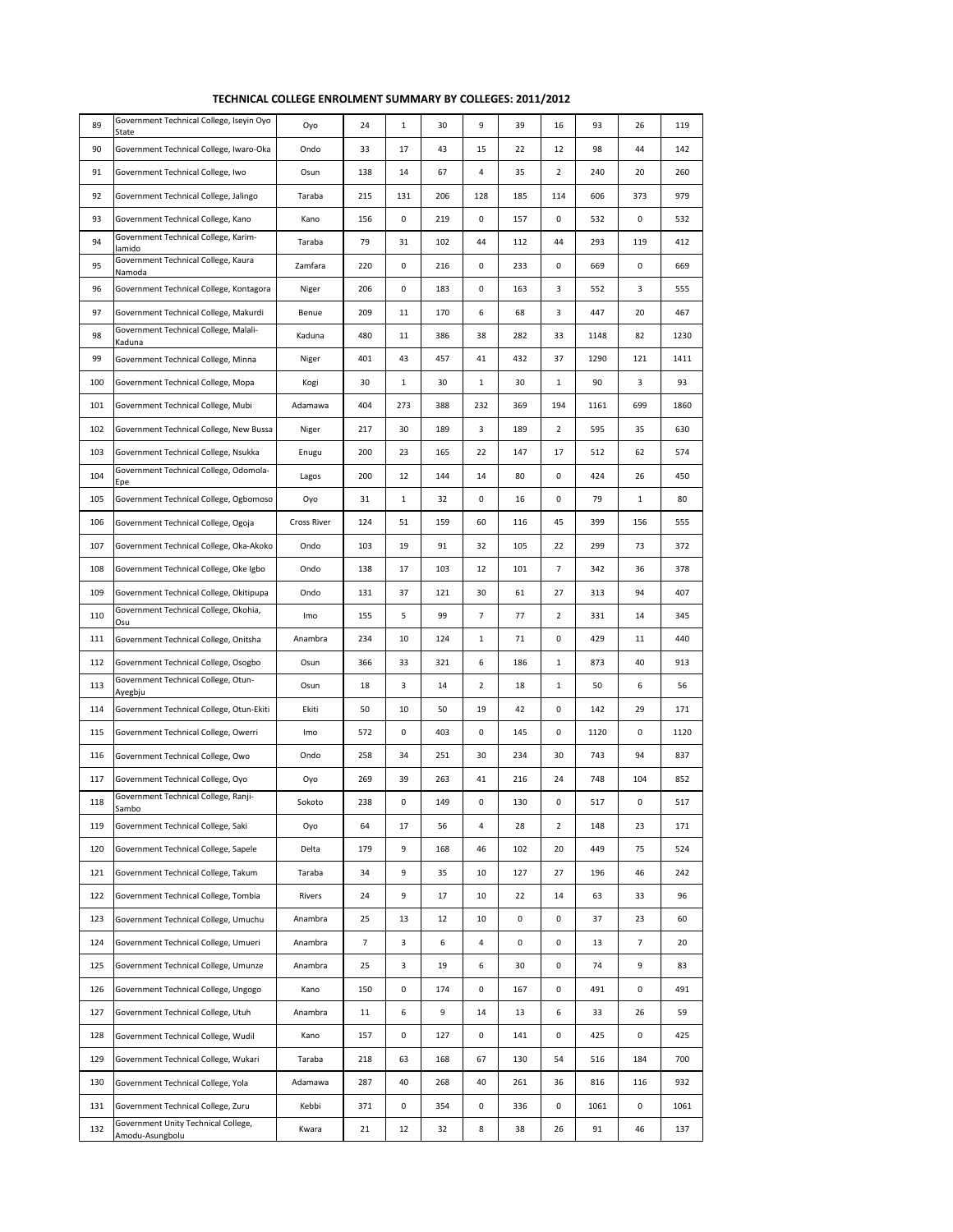| 133 | Governmnt Technical College, Bama                | Borno     | 256   | $\Omega$ | 253   | 0            | 239   | $\Omega$       | 748   | $\Omega$     | 748   |
|-----|--------------------------------------------------|-----------|-------|----------|-------|--------------|-------|----------------|-------|--------------|-------|
| 134 | MAINLAND (Government) Technical<br>College, Oron | Akwa Ibom | 431   | 81       | 397   | 81           | 254   | 71             | 1082  | 233          | 1315  |
| 135 | Mamman Kontagora Tech. College,<br>Pandogari     | Niger     | 157   | 15       | 116   | 15           | 103   | $\overline{2}$ | 376   | 32           | 408   |
| 136 | Mbakuha Technical College, Lessel                | Benue     | 67    | $\Omega$ | 61    | $\mathbf{1}$ | 95    | $\Omega$       | 223   | $\mathbf{1}$ | 224   |
| 137 | Ofagbe Technical College, Ofagbe                 | Delta     | 88    | 15       | 88    | 15           | 71    | 13             | 247   | 43           | 290   |
| 138 | Ogor Technical College, Otogor Ughelli           | Delta     | 43    | 10       | 69    | 32           | 25    | 14             | 137   | 56           | 193   |
| 139 | Okporo Technical College, Okporo, Orlu           | Imo       | 637   | 7        | 466   | 5            | 101   | 3              | 1204  | 15           | 1219  |
| 140 | St. Joseph's Technical College, Makurdi          | Benue     | 224   | $\Omega$ | 201   | $\Omega$     | 55    | $\Omega$       | 480   | 0            | 480   |
| 141 | St. Judes Technical College, Tsemker             | Benue     | 328   | 3        | 202   | 8            | 147   | 9              | 677   | 20           | 697   |
| 142 | Suleiman Barau Technical College, Suleja         | Niger     | 701   | 82       | 846   | 122          | 680   | 23             | 2227  | 227          | 2454  |
| 143 | Union Technical College, Ikpa-Eket               | Akwa Ibom | 443   | 48       | 247   | 21           | 283   | 30             | 973   | 99           | 1072  |
| 144 | Usar Technical College, Adikpo                   | Benue     | 163   | 5        | 82    | 3            | 24    | 2              | 269   | 10           | 279   |
| 145 | Utagba-ogbe Technical College, Kwale             | Delta     | 64    | 18       | 78    | 23           | 74    | 20             | 216   | 61           | 277   |
|     | Total                                            |           | 29119 | 4838     | 24737 | 4277         | 19552 | 3409           | 73408 | 12524        | 85932 |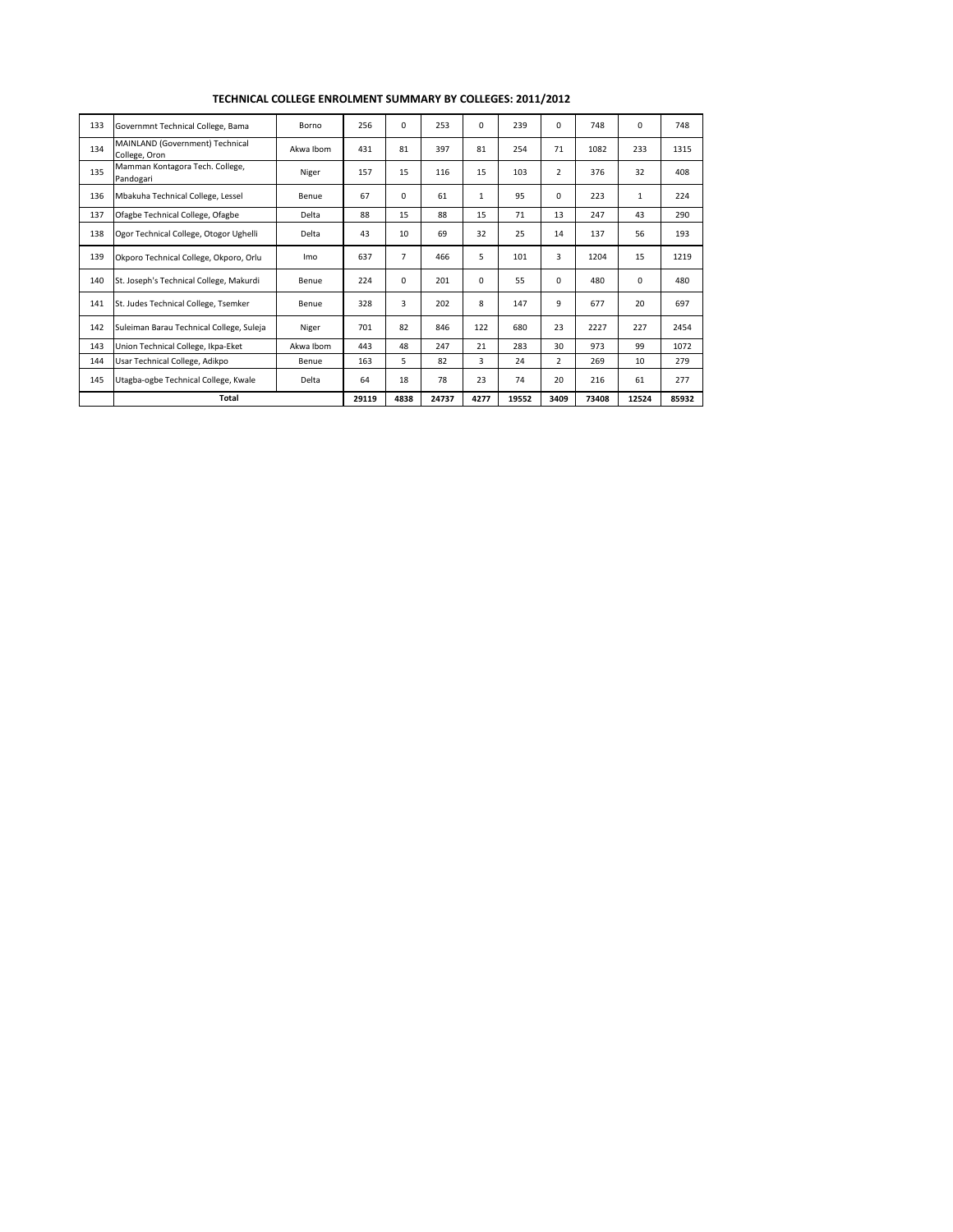|                |                                                             |             | NTC 1       |                | NTC <sub>2</sub> |                | NTC <sub>3</sub> |                |             | Total          |      |
|----------------|-------------------------------------------------------------|-------------|-------------|----------------|------------------|----------------|------------------|----------------|-------------|----------------|------|
| S/No           | Colleges                                                    | Location    | M           | F              | M                | F              | М                | F              | M           | F              | MF   |
| $\mathbf{1}$   | Ahiara Technical College,<br>Ahiara                         | Imo         | 393         | $\overline{2}$ | 325              | $\mathbf{1}$   | 181              | $\mathbf{1}$   | 899         | $\overline{4}$ | 903  |
| $\overline{2}$ | Benue State University, Science<br>& Tech. College, Makurdi | Benue       | 223         | 9              | 155              | 5              | 93               | 2              | 471         | 16             | 487  |
| 3              | Boys Technical College, Aba                                 | Abia        | 199         | 0              | 167              | 0              | 128              | $\mathbf{0}$   | 494         | $\mathbf{0}$   | 494  |
| $\overline{4}$ | Community Technical College,<br>Calabar                     | Cross River | 79          | 20             | 72               | 13             | 65               | 9              | 216         | 42             | 258  |
| 5              | Community Technical College,<br>Ikot Akata                  | Akwa Ibom   | 226         | 33             | 427              | 24             | 383              | 18             | 1036        | 75             | 1111 |
| 6              | Don Bosco Technical Training<br>Centre, Onitsha             | Anambra     | 59          | 20             | 59               | 20             | $\mathbf 0$      | $\mathbf{0}$   | 118         | 40             | 158  |
| $\overline{7}$ | Ehugbo Technical College,<br>Afikpo                         | Ebonyi      | 176         | $\overline{0}$ | 199              | 14             | 121              | 11             | 496         | 25             | 521  |
| 8              | Elabor-adoka Technical College,<br>Elabor-adoka             | Benue       | 68          | 8              | 70               | $\overline{4}$ | 76               | 12             | 214         | 24             | 238  |
| 9              | Federal Sc. & Technical College,<br>Tumbgo                  | Bayelsa     | 218         | 89             | 177              | 73             | 184              | 86             | 579         | 248            | 827  |
| 10             | Federal Sc. & Technical College,<br>Usi                     | Ekiti       | 27          | $\overline{7}$ | 28               | 10             | 29               | 16             | 84          | 33             | 117  |
| 11             | Federal Sciece Technical<br>College, Otukpo                 | Benue       | 111         | 36             | 88               | 26             | 51               | $\overline{4}$ | 250         | 66             | 316  |
| 12             | Federal Science & Technical<br>College, Ikare Akoko         | Ondo        | 39          | 11             | 26               | 11             | 38               | 13             | 103         | 35             | 138  |
| 13             | Federal Science & Technical<br>College, Orozo               | FCT         | 147         | 40             | 146              | 36             | 342              | 63             | 635         | 139            | 774  |
| 14             | Federal Science and Technical<br>College, Awka              | Anambra     | 180         | 17             | 131              | 15             | 120              | 15             | 431         | 47             | 478  |
| 15             | Federal Science Technical<br>College, Ijebu-imusin          | Ogun        | 112         | 56             | 91               | 38             | 72               | 50             | 275         | 144            | 419  |
| 16             | Federal Science Technical<br>College, Ilesa                 | Osun        | 54          | 8              | 37               | 3              | 29               | 9              | 120         | 20             | 140  |
| 17             | Federal Science Technical<br>College, Jalingo               | FT          | 160         | 39             | 107              | 19             | 106              | 28             | 373         | 86             | 459  |
| 18             | Federal Science Technical<br>College, Yaba                  | Lagos       | 322         | 93             | 278              | 107            | 250              | 95             | 850         | 295            | 1145 |
| 19             | Federal Technical College,<br>Ohanso                        | Abia        | 109         | 22             | 33               | 9              | 29               | 6              | 171         | 37             | 208  |
| 20             | Folk Technical College, Ikwo                                | Ebonyi      | 110         | 68             | 67               | 57             | 61               | 56             | 238         | 181            | 419  |
| 21             | Government Day Technical<br>College, Gamawa                 | Bauchi      | 427         | 62             | 411              | 57             | 386              | 46             | 1224        | 165            | 1389 |
| 22             | Government Day Technical<br>College, Gombe                  | Gombe       | 816         | 283            | 838              | 264            | 923              | 302            | 2577        | 849            | 3426 |
| 23             | Government Girls Science and<br>Technical College, Kano     | Kano        | $\mathbf 0$ | 71             | $\mathbf{0}$     | 62             | $\mathbf 0$      | 76             | 0           | 209            | 209  |
| 24             | Government Girls Science<br>Technical College, Dapchi       | Yobe        | $\mathbf 0$ | 130            | $\mathbf{0}$     | 130            | 0                | 89             | $\mathbf 0$ | 349            | 349  |
| 25             | Government Girls' Science<br>Technical College, Potiskum    | Yobe        | $\mathbf 0$ | 271            | $\mathbf{0}$     | 260            | $\mathbf 0$      | 244            | $\mathbf 0$ | 775            | 775  |
| 26             | Government Sc & Technical<br>College, Agwada                | Nassarawa   | 165         | 11             | 152              | 12             | 100              | 5              | 417         | 28             | 445  |
| 27             | Government Sc & Technical<br>College, Mada Station          | Nassarawa   | 97          | 23             | 62               | 17             | 48               | 10             | 207         | 50             | 257  |
| 28             | Government Science and<br>Technical College, Anyiin         | Benue       | 61          | 22             | 72               | 40             | 0                | 0              | 133         | 62             | 195  |
| 29             | Government Science and<br>Technical College, Otukpa         | Benue       | 25          | 3              | 40               | 19             | 60               | 29             | 125         | 51             | 176  |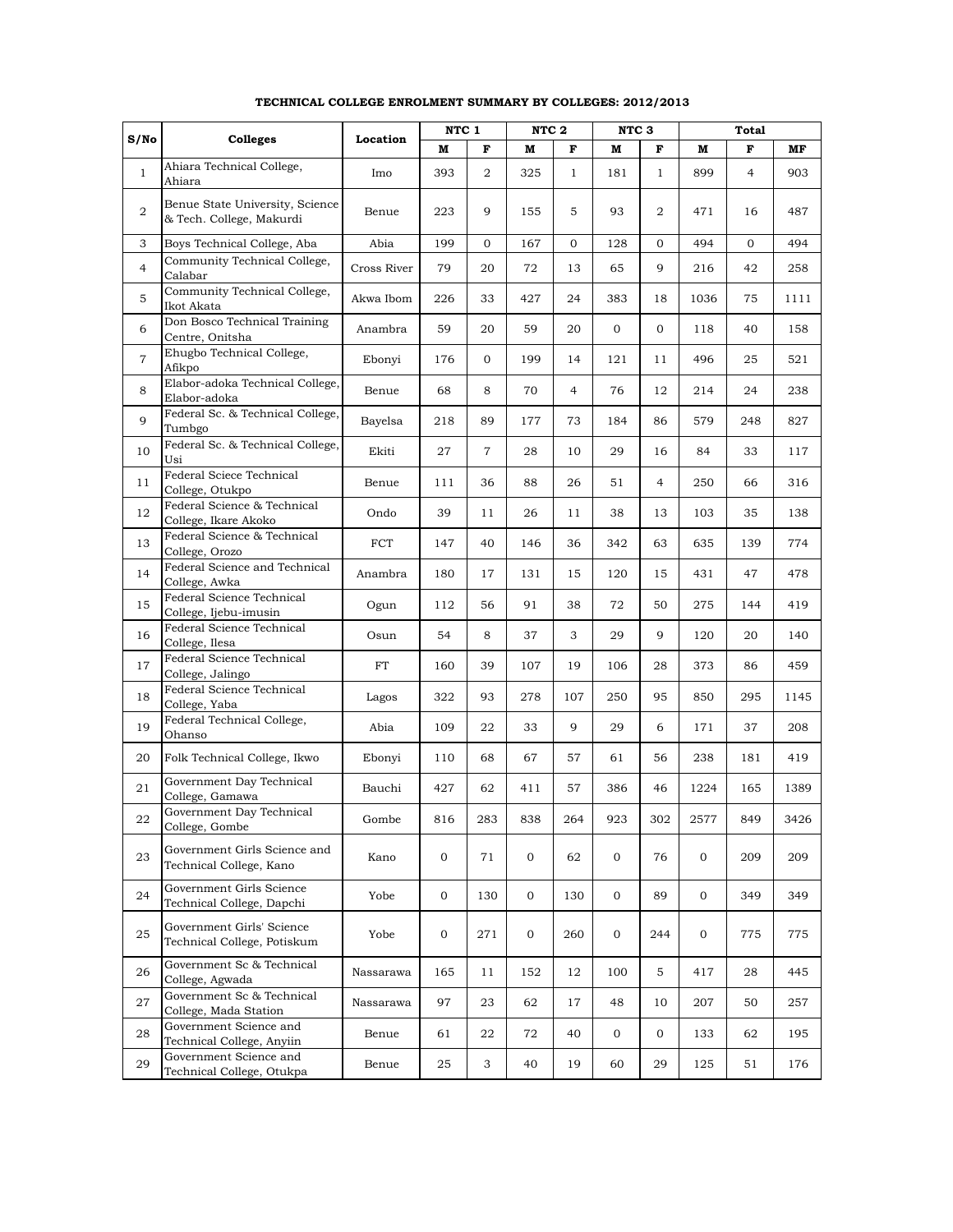| 30 | Government Science and<br>Technical College, Zaki Biam | Benue     | 70  | 12             | 60             | 7            | 40             | 6              | 170  | 25             | 195  |
|----|--------------------------------------------------------|-----------|-----|----------------|----------------|--------------|----------------|----------------|------|----------------|------|
| 31 | Government Science Technical<br>College, Amada         | Gombe     | 0   | 434            | 10             | 291          | 0              | 122            | 10   | 847            | 857  |
| 32 | Government Science Technical<br>College, Deba          | Gombe     | 72  | 68             | 58             | 63           | 65             | 45             | 195  | 176            | 371  |
| 33 | Government Science Technical<br>College, Gujba         | Yobe      | 420 | $\mathbf{0}$   | 381            | 0            | 311            | 0              | 1112 | $\overline{0}$ | 1112 |
| 34 | Government Science Technical<br>College, Kumo          | Gombe     | 381 | $\overline{0}$ | 356            | 0            | 350            | $\overline{0}$ | 1087 | 0              | 1087 |
| 35 | Government Science Technical<br>College, Kwami         | Gombe     | 528 | 132            | 56             | 19           | 65             | 21             | 649  | 172            | 821  |
| 36 | Government Science Technical<br>College, Tula          | Gombe     | 230 | 12             | 207            | 3            | 177            | 11             | 614  | 26             | 640  |
| 37 | Government Technical College,<br>Abak                  | Akwa Ibom | 929 | 12             | 582            | 10           | 317            | $\overline{4}$ | 1828 | 26             | 1854 |
| 38 | Government Technical College,<br>Abakaliki             | Ebonyi    | 271 | 92             | 210            | 50           | 75             | 18             | 556  | 160            | 716  |
| 39 | Government Technical College,<br>Ado-ekiti             | Ekiti     | 183 | 18             | 156            | 17           | 123            | 6              | 462  | 41             | 503  |
| 40 | Government Technical College,<br>Ado-soba              | Lagos     | 352 | 75             | 345            | 67           | 253            | 64             | 950  | 206            | 1156 |
| 41 | Government Technical College,<br>Afuze                 | Edo       | 27  | 3              | 24             | 4            | 33             | $\overline{4}$ | 84   | 11             | 95   |
| 42 | Government Technical College,<br>Agbor                 | Delta     | 3   | 22             | 3              | 20           | $\overline{4}$ | 16             | 10   | 58             | 68   |
| 43 | Government Technical College,<br>Agidingbi,ikeja       | Lagos     | 405 | 66             | 364            | 110          | 270            | 105            | 1039 | 281            | 1320 |
| 44 | Government Technical College,<br>Ahoada                | Rivers    | 270 | 80             | 231            | 74           | 215            | 76             | 716  | 230            | 946  |
| 45 | Government Technical College,<br>Ajegunle              | Lagos     | 153 | 31             | 124            | 19           | 106            | 17             | 383  | 67             | 450  |
| 46 | Government Technical College,<br>Akpugoeze             | Enugu     | 12  | $\overline{4}$ | $\overline{0}$ | $\mathbf{0}$ | $\overline{0}$ | $\overline{0}$ | 12   | $\overline{4}$ | 16   |
| 47 | Government Technical College,<br>Ania-ohafia           | Abia      | 43  | $\overline{7}$ | 30             | 10           | 21             | 10             | 94   | 27             | 121  |
| 48 | Government Technical College,<br>Ara                   |           | 0   | $\overline{0}$ | 0              | 0            | 58             | 14             | 58   | 14             | 72   |
| 49 | Government Technical College,<br>Assakio               | Nassarawa | 335 | 22             | 309            | 17           | 271            | 12             | 915  | 51             | 966  |
| 50 | Government Technical College,<br>Avetoro               | Ogun      | 130 | 37             | 120            | 31           | 65             | 16             | 315  | 84             | 399  |
| 51 | Government Technical College,<br>Bagauda               | Kano      | 139 | $\overline{0}$ | 125            | 0            | 191            | $\mathbf{0}$   | 455  | $\mathbf 0$    | 455  |
| 52 | Government Technical College,<br>Bali                  | Taraba    | 79  | 28             | 77             | 16           | 74             | 32             | 230  | 76             | 306  |
| 53 | Government Technical College,<br>Benin City            | Edo       | 448 | 39             | 241            | 21           | 93             | $\overline{2}$ | 782  | 62             | 844  |
| 54 | Government Technical College,<br>Binji                 | Sokoto    | 88  | 0              | 128            | 0            | 103            | 0              | 319  | 0              | 319  |
| 55 | Government Technical College,<br>Bunza                 | Kebbi     | 256 | 0              | 317            | 0            | 319            | $\overline{0}$ | 892  | 0              | 892  |
| 56 | Government Technical College,<br>Danbatta              | Kano      | 136 | 0              | 131            | $\mathbf 0$  | 0              | $\overline{0}$ | 267  | $\mathbf{0}$   | 267  |
| 57 | Government Technical College,<br>Ele-ogu               | Rivers    | 47  | 59             | 46             | 52           | 38             | 38             | 131  | 149            | 280  |
| 58 | Government Technical College,<br>Enugu                 | Enugu     | 476 | 12             | 420            | 12           | 355            | 9              | 1251 | 33             | 1284 |
| 59 | Government Technical College,<br>Erin-ile              | Kwara     | 25  | $\mathbf{0}$   | 25             | $\mathbf 0$  | 25             | 0              | 75   | 0              | 75   |
| 60 | Government Technical College,<br>Esie/iludun           | Kwara     | 26  | $\mathbf{1}$   | 20             | $\mathbf 0$  | 16             | $\overline{0}$ | 62   | $\mathbf{1}$   | 63   |
| 61 | Government Technical College,<br>Ewet-uyo              | Akwa Ibom | 879 | 108            | 502            | 58           | 364            | 21             | 1745 | 187            | 1932 |
| 62 | Government Technical College,<br>Eyagi-bida            | Niger     | 497 | 38             | 429            | 57           | 385            | 38             | 1311 | 133            | 1444 |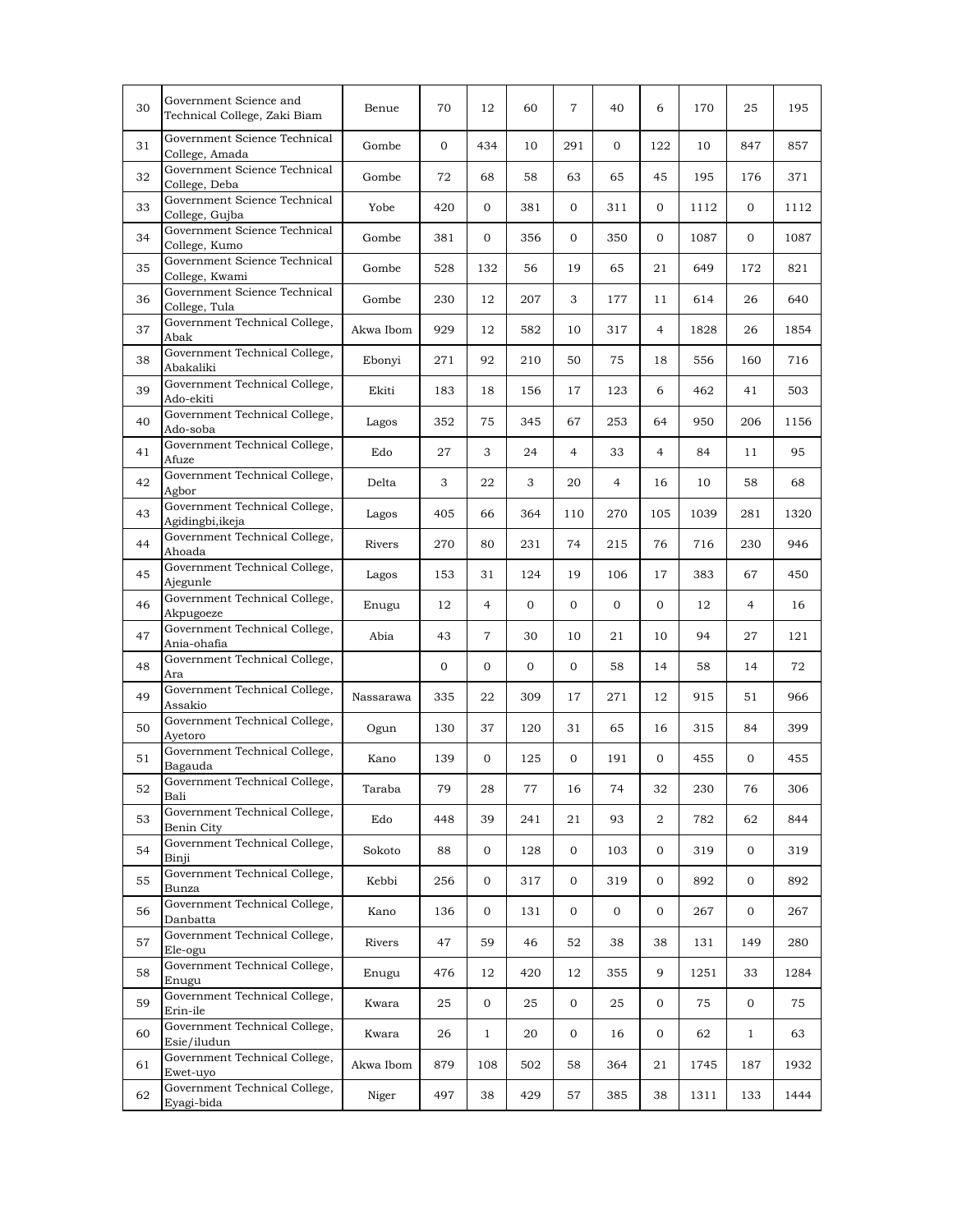| 63 | Government Technical College,<br>Farfaru          | Sokoto      | 555 | 0                | 572 | $\mathbf{0}$ | 336 | 0            | 1463 | 0   | 1463 |
|----|---------------------------------------------------|-------------|-----|------------------|-----|--------------|-----|--------------|------|-----|------|
| 64 | Government Technical College,<br>Garki            | FCT         | 312 | 54               | 198 | 30           | 128 | 35           | 638  | 119 | 757  |
| 65 | Government Technical College,<br>Geidam           | Yobe        | 352 | 0                | 380 | 0            | 286 | 0            | 1018 | 0   | 1018 |
| 66 | Government Technical College,<br>Gumau            | Bauchi      | 605 | 60               | 550 | 58           | 452 | 58           | 1607 | 176 | 1783 |
| 67 | Government Technical College,<br>Gusau            | Zamfara     | 173 | 0                | 150 | 0            | 114 | 0            | 437  | 0   | 437  |
| 68 | Government Technical College,<br>Hadeja           | Jigawa      | 124 | 0                | 149 | 0            | 147 | 0            | 420  | 0   | 420  |
| 69 | Government Technical College,<br>Idanre           | Ondo        | 92  | 15               | 80  | 28           | 73  | 13           | 245  | 56  | 301  |
| 70 | Government Technical College,<br>Idi Aba          | Ogun        | 210 | 102              | 234 | 112          | 168 | 94           | 612  | 308 | 920  |
| 71 | Government Technical College,<br>Igarra           | Edo         | 94  | 15               | 131 | 16           | 95  | 12           | 320  | 43  | 363  |
| 72 | Government Technical College,<br>Igbara-odo Ekiti | Ekiti       | 36  | 6                | 20  | 3            | 23  | 2            | 79   | 11  | 90   |
| 73 | Government Technical College,<br>Igbesa           | Ogun        | 189 | 20               | 193 | 49           | 155 | 19           | 537  | 88  | 625  |
| 74 | Government Technical College,<br>Ijebu Ode        | Ogun        | 324 | 97               | 286 | 62           | 200 | 56           | 810  | 215 | 1025 |
| 75 | Government Technical College,<br>Ijebu-igbo       | Ogun        | 67  | 17               | 48  | 14           | 24  | 10           | 139  | 41  | 180  |
| 76 | Government Technical College,<br>Ijero            | Ekiti       | 17  | 9                | 0   | 0            | 25  | 21           | 42   | 30  | 72   |
| 77 | Government Technical College,<br>Ikole-Ekiti      | Ekiti       | 152 | 13               | 131 | 6            | 116 | $\mathbf{1}$ | 399  | 20  | 419  |
| 78 | Government Technical College,<br>Ikorodu          | Lagos       | 472 | 80               | 428 | 127          | 247 | 72           | 1147 | 279 | 1426 |
| 79 | Government Technical College,<br>Ikotun           | Lagos       | 348 | 8                | 257 | 51           | 250 | 74           | 855  | 133 | 988  |
| 80 | Government Technical College,<br>Ilara-remo       | Ogun        | 57  | 39               | 67  | 31           | 36  | 10           | 160  | 80  | 240  |
| 81 | Government Technical College,<br>Iwaro-oka        | Ondo        | 93  | 19               | 98  | 26           | 121 | 10           | 312  | 55  | 367  |
| 82 | Government Technical College,<br>Jalingo          | Taraba      | 78  | 53               | 92  | 41           | 77  | 40           | 247  | 134 | 381  |
| 83 | Government Technical College,<br>Kano             | Kano        | 229 | 0                | 130 | 0            | 156 | 0            | 515  | 0   | 515  |
| 84 | Government Technical College,<br>Karim-lamido     | Taraba      | 132 | 60               | 150 | 65           | 158 | 67           | 440  | 192 | 632  |
| 85 | Government Technical College,<br>Kaura Namoda     | Zamfara     | 225 | 0                | 205 | 0            | 190 | 0            | 620  | 0   | 620  |
| 86 | Government Technical College,<br>Kontagora        | Niger       | 330 | 14               | 279 | 0            | 263 | $\mathbf{1}$ | 872  | 15  | 887  |
| 87 | Government Technical College,<br>Malali-kaduna    | Kaduna      | 476 | 36               | 416 | 11           | 484 | 8            | 1376 | 55  | 1431 |
| 88 | Government Technical College,<br>Minna            | Niger       | 362 | 66               | 489 | 35           | 379 | 31           | 1230 | 132 | 1362 |
| 89 | Government Technical College,<br>Mopa             | Kogi        | 108 | 6                | 25  | 6            | 25  | 6            | 158  | 18  | 176  |
| 90 | Government Technical College,<br>Mubi             | Adamawa     | 443 | 272              | 390 | 232          | 371 | 194          | 1204 | 698 | 1902 |
| 91 | Government Technical College,<br>New Bussa        | Niger       | 174 | $\boldsymbol{2}$ | 188 |              | 179 | 3            | 541  | 5   | 546  |
| 92 | Government Technical College,<br>Nsukka           | Enugu       | 231 | 19               | 200 | 19           | 161 | 19           | 592  | 57  | 649  |
| 93 | Government Technical College,<br>Odomola-epe      | Lagos       | 224 | 22               | 137 | 12           | 131 | 9            | 492  | 43  | 535  |
| 94 | Government Technical College,<br>Ogoja            | Cross River | 169 | 58               | 124 | 56           | 113 | 47           | 406  | 161 | 567  |
| 95 | Government Technical College,<br>Oka-akoko        | Ondo        | 89  | 19               | 98  | 26           | 110 | 22           | 297  | 67  | 364  |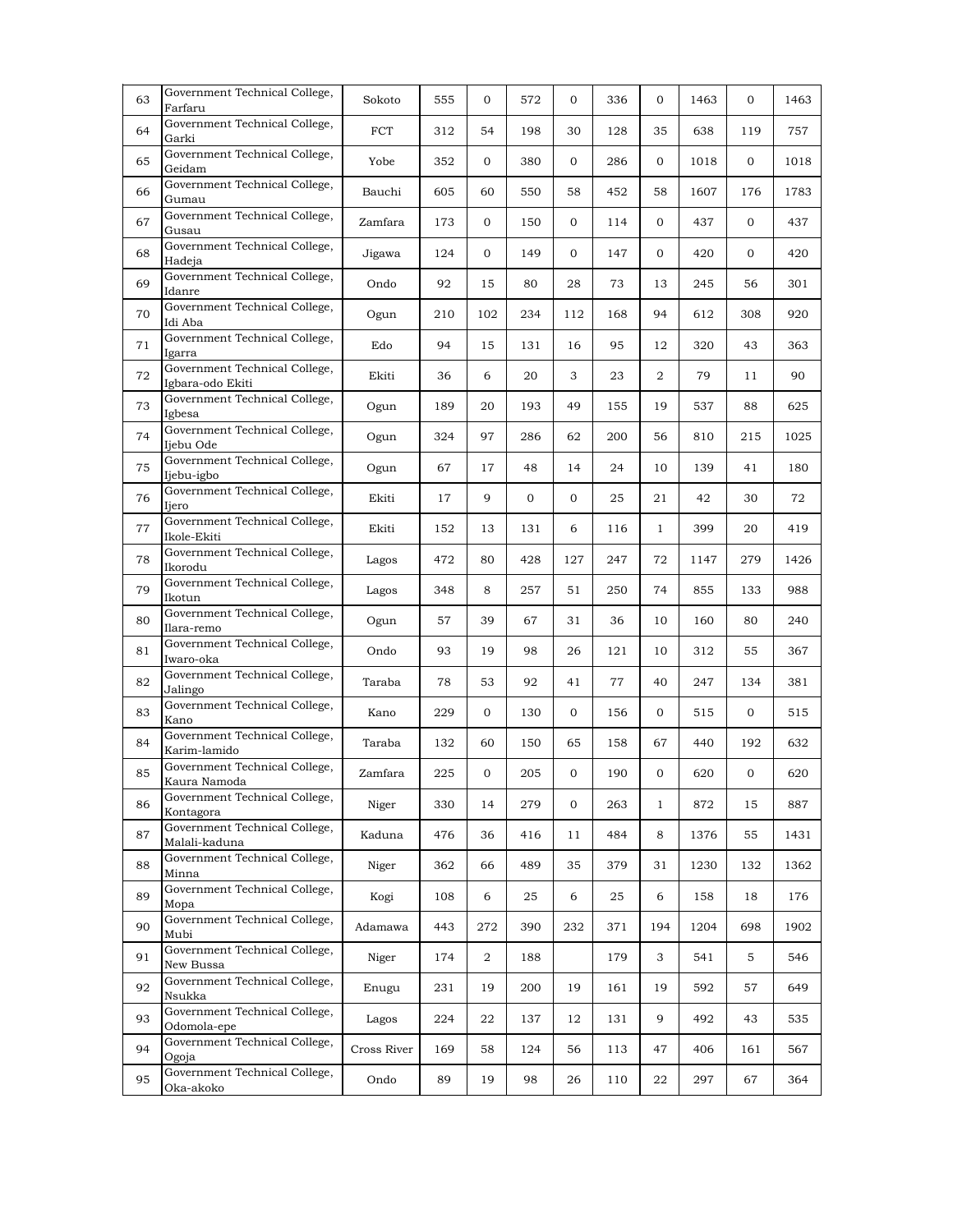| 96  | Government Technical College,<br>Oke Igbo              | Ondo      | 119   | 8              | 135   | 16             | 63    | 11             | 317   | 35             | 352   |
|-----|--------------------------------------------------------|-----------|-------|----------------|-------|----------------|-------|----------------|-------|----------------|-------|
| 97  | Government Technical College,<br>Okitipupa             | Ondo      | 124   | 24             | 108   | 29             | 105   | 20             | 337   | 73             | 410   |
| 98  | Government Technical College,<br>Okohia, Osu           | Imo       | 185   | $\overline{0}$ | 157   | 0              | 85    | $\overline{0}$ | 427   | $\overline{0}$ | 427   |
| 99  | Government Technical College,<br>Otun-ekiti            | Ekiti     | 50    | 10             | 50    | 19             | 42    | $\overline{0}$ | 142   | 29             | 171   |
| 100 | Government Technical College,<br>Owerri                | Imo       | 479   | $\overline{0}$ | 508   | 0              | 128   | 0              | 1115  | $\overline{0}$ | 1115  |
| 101 | Government Technical College,<br>Owo                   | Ondo      | 267   | 32             | 258   | 34             | 228   | 23             | 753   | 89             | 842   |
| 102 | Government Technical College,<br>Ranji-sambo           | Sokoto    | 183   | $\overline{0}$ | 136   | 0              | 135   | $\overline{0}$ | 454   | $\mathbf{0}$   | 454   |
| 103 | Government Technical College,<br>Sapele                | Delta     | 234   | 53             | 179   | 33             | 114   | 12             | 527   | 98             | 625   |
| 104 | Government Technical College,<br>Takum                 | Taraba    | 44    | 5              | 48    | 4              | 81    | 12             | 173   | 21             | 194   |
| 105 | Government Technical College,<br>Tombia                | Rivers    | 26    | 8              | 24    | 8              | 22    | 14             | 72    | 30             | 102   |
| 106 | Government Technical College,<br>Ungogo                | Kano      | 140   | 0              | 170   | 0              | 174   | $\mathbf 0$    | 484   | $\overline{0}$ | 484   |
| 107 | Government Technical College,<br>Wudil                 | Kano      | 174   | $\mathbf{O}$   | 162   | 0              | 128   | 0              | 464   | $\overline{0}$ | 464   |
| 108 | Government Technical College,<br>Wukari                | Taraba    | 122   | 51             | 103   | 42             | 95    | 39             | 320   | 132            | 452   |
| 109 | Government Technical College,<br>Yola                  | Adamawa   | 236   | 28             | 213   | 18             | 177   | 16             | 626   | 62             | 688   |
| 110 | Government Technical College,<br>Zuru                  | Kebbi     | 364   | $\mathbf{O}$   | 393   | 0              | 451   | $\mathbf{0}$   | 1208  | $\overline{0}$ | 1208  |
| 111 | Government Unity Technical<br>College, Amodu-asungbolu | Kwara     | 25    | 14             | 17    | 10             | 20    | 11             | 62    | 35             | 97    |
| 112 | MAINLAND (Government)<br>Technical College, Oron       | Akwa Ibom | 390   | 80             | 350   | 85             | 248   | 70             | 988   | 235            | 1223  |
| 113 | Mamman Kontagora Tech.<br>College, Pandogari           | Niger     | 165   | 15             | 139   | 13             | 126   | 19             | 430   | 47             | 477   |
| 114 | Mbakuha Technical College,<br>Lessel                   | Benue     | 76    | 0              | 64    | 0              | 47    | 0              | 187   | $\mathbf 0$    | 187   |
| 115 | Ofagbe Technical College,<br>Ofagbe                    | Delta     | 55    | $\mathbf{O}$   | 86    | 0              | 84    | $\mathbf{0}$   | 225   | $\overline{0}$ | 225   |
| 116 | Ogor Technical College, Otogor<br>Ughelli              | Delta     | 45    | 14             | 29    | 7              | 52    | 29             | 126   | 50             | 176   |
| 117 | Okporo Technical College,<br>Okporo, Orlu              | Imo       | 429   | 10             | 395   | 5              | 240   | 3              | 1064  | 18             | 1082  |
| 118 | St. Joseph's Technical College,<br>Makurdi             | Benue     | 266   | 0              | 204   | $\mathbf 0$    | 40    | $\mathbf 0$    | 510   | $\mathbf{O}$   | 510   |
| 119 | St. Judes Technical College,<br>Tsemker                | Benue     | 278   | 10             | 199   | 4              | 133   | 8              | 610   | 22             | 632   |
| 120 | Suleiman Barau Technical<br>College, Suleja            | Niger     | 677   | 69             | 809   | 134            | 501   | 10             | 1987  | 213            | 2200  |
| 121 | Union Technical College, Ikpa-<br>eket                 | Akwa Ibom | 565   | 24             | 210   | 32             | 211   | 18             | 986   | 74             | 1060  |
| 122 | Usar Technical College, Adikpo                         | Benue     | 81    | $\overline{7}$ | 128   | $\overline{7}$ | 77    | $\mathbf{1}$   | 286   | 15             | 301   |
| 123 | Utagba-ogbe Technical College,<br>Kwale                | Delta     | 98    | 18             | 66    | 15             | 64    | 18             | 228   | 51             | 279   |
|     | <b>Total</b>                                           |           | 25952 | 4527           | 22580 | 4005           | 18321 | 3270           | 66853 | 11802          | 78655 |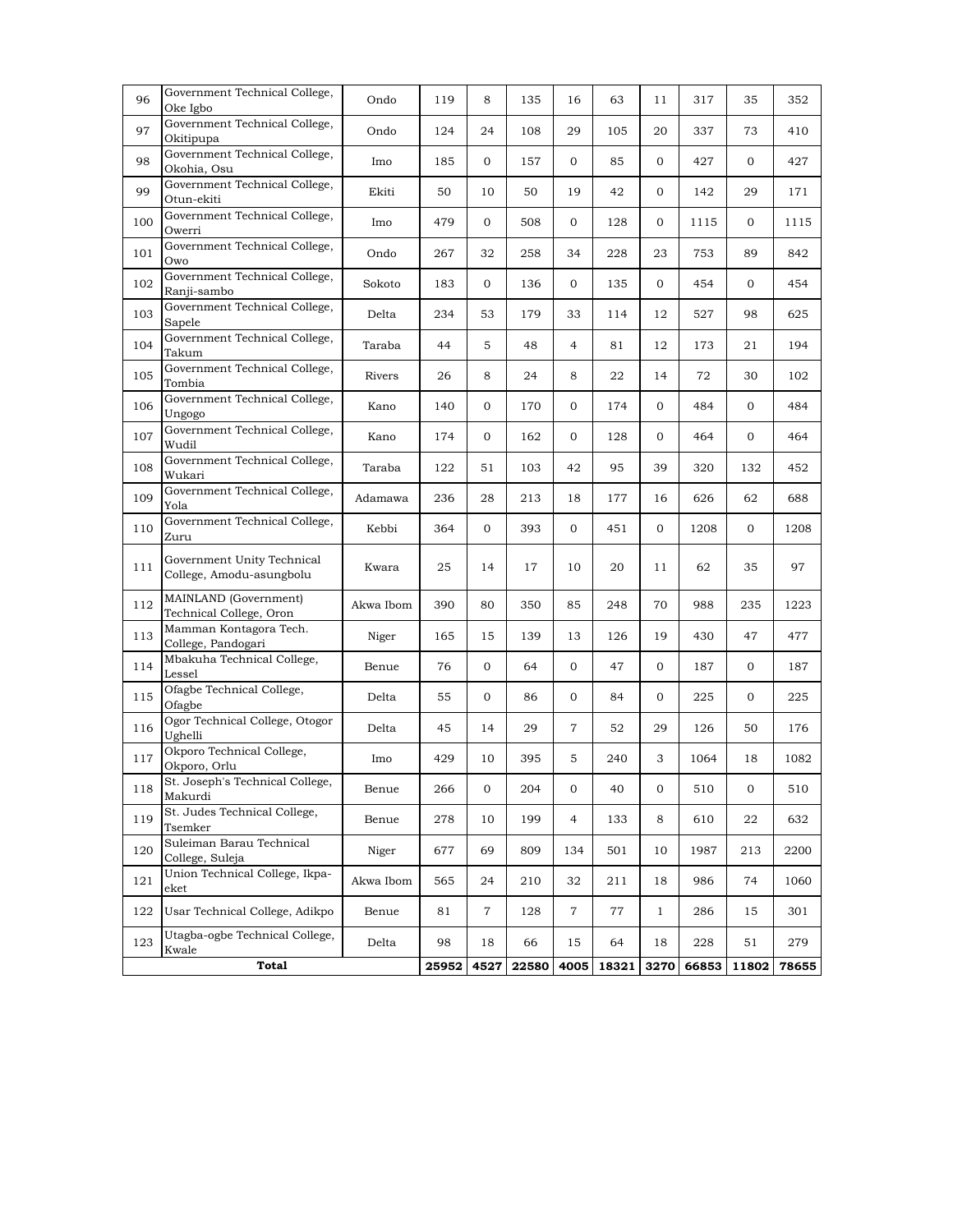| S/NO           | Colleges                                                       | Location       | NTC 1 |                | NTC <sub>2</sub> |                | NTC 3   |                |                 | Total    |      |
|----------------|----------------------------------------------------------------|----------------|-------|----------------|------------------|----------------|---------|----------------|-----------------|----------|------|
|                |                                                                |                | м     | F              | м                | F              | м       | F              | м               | F        | MF   |
| $\mathbf{1}$   | Ahiara Technical College,<br>Ahiara                            | Imo            | 407   | $\overline{4}$ | 216              | 3              | 172     | $\overline{2}$ | 795             | 9        | 804  |
| 2              | Benue State University,<br>Science & Tech. College,<br>Makurdi | Benue          | 192   | 2              | 180              | $\overline{2}$ | 38      | 5              | 410             | 9        | 419  |
| 3              | Boys Technical College, Aba                                    | Abia           | 157   | $\Omega$       | 131              | 0              | 106     | 0              | 394             | $\Omega$ | 394  |
| $\overline{4}$ | Community Technical College,<br>Calabar                        | Cross<br>River | 84    | 16             | 80               | 12             | 78      | 11             | 242             | 39       | 281  |
| 5              | Community Technical College,<br>Ikot Akata                     | Akwa Ibom      | 221   | 40             | 156              | 26             | 83      | 25             | 460             | 91       | 551  |
| 6              | Don Bosco Technical<br>Institute, Ondo                         | Ondo           | 183   | 13             | 122              | 11             | 85      | 5              | 390             | 29       | 419  |
| 7              | Don Bosco Technical Training<br>Centre, Onitsha                | Anambra        | 65    | 80             | 87               | 18             | 0       | $\circ$        | 152             | 98       | 250  |
| 8              | Ehugbo Technical College,<br>Afikpo                            | Ebonyi         | 162   | $\Omega$       | 132              | 0              | 127     | 14             | 421             | 14       | 435  |
| 9              | Elabor-adoka Technical<br>College, Elabor-adoka                | Benue          | 53    | 12             | 67               | 11             | 66      | 5              | 186             | 28       | 214  |
| 10             | Federal Sc. & Technical<br>College, Tumbgo                     | Bayelsa        | 235   | 116            | 218              | 89             | 177     | 73             | 630             | 278      | 908  |
| 11             | Federal Sc. & Technical<br>College, Usi                        | Ekiti          | 20    | 11             | 21               | 10             | 33      | 7              | 74              | 28       | 102  |
| 12             | Federal Sciece Technical<br>College, Otukpo                    | Benue          | 106   | 34             | 106              | 18             | 63      | 17             | 275             | 69       | 344  |
| 13             | Federal Science & Technical<br>College, Ikare Akoko            | Ondo           | 46    | 9              | 97               | 11             | 104     | 19             | 247             | 39       | 286  |
| 14             | Federal Science and Technical<br>College, Awka                 | Anambra        | 205   | 27             | 182              | 24             | 164     | 20             | 551             | 71       | 622  |
| 15             | Federal Science Technical<br>College, Ijebu-imusin             | Oqun           | 118   | 61             | 92               | 55             | 76      | 49             | 286             | 165      | 451  |
| 16             | Federal Science Technical<br>College, Ilesa                    | Osun           | 44    | 17             | 37               | 12             | 28      | 3              | 109             | 32       | 141  |
| 17             | Federal Science Technical<br>College, Jalingo                  | Taraba         | 172   | 45             | 97               | 33             | 101     | 28             | 370             | 106      | 476  |
| 18             | Federal Science Technical<br>College, Yaba                     | Lagos          | 315   | 174            | 274              | 96             | 252     | 97             | 841             | 367      | 1208 |
| 19             | Federal Technical College,<br>Ohanso                           | Abia           | 98    | 38             | 109              | 22             | 33      | 9              | 240             | 69       | 309  |
| 20             | Folk Technical College, Ikwo                                   | Ebonyi         | 69    | 42             | 43               | 60             | 45      | 33             | 157             | 135      | 292  |
| 21             | Government Day Technical<br>College, Gamawa                    | Bauchi         | 412   | 65             | 392              | 52             | 366     | 44             | 1170            | 161      | 1331 |
| 22             | Government Girls Science and<br>Technical College, Kano        | Kano           | 0     | 77             | 0                | 68             | 0       | 61             | 0               | 206      | 206  |
| 23             | Government Girls Science<br>Technical College, Dapchi          | Yobe           | 0     | 55             | 0                | 130            | $\circ$ | 130            | $\circ$         | 315      | 315  |
| 24             | Government Girls' Science<br>Technical College, Potiskum       | Yobe           | 0     | 103            | 0                | 91             | $\circ$ | 51             | 0               | 245      | 245  |
| 25             | Government Sc & Technical<br>College, Agwada                   | Nassarawa      | 211   | 16             | 168              | 10             | 220     | 9              | 599             | 35       | 634  |
| 26             | Government Sc & Technical<br>College, Mada Station             | Nassarawa      | 132   | 16             | 97               | 21             | 59      | 15             | 288             | 52       | 340  |
| 27             | Government Science and<br>Technical College,<br>Garagboghol    | Benue          | 105   | 42             | 70               | 44             | 18      | 4              | 193             | 90       | 283  |
| 28             | Government Science and<br>Technical College, Otukpa            | Benue          | 25    | 3              | 45               | 21             | 101     | 48             | 171             | 72       | 243  |
| 29             | Government Science Technical<br>College, Amada                 | Gombe          | 0     | 452            | 10               | 315            | 0       | 122            | 10 <sub>1</sub> | 889      | 899  |
| 30             | Government Science Technical<br>College, Deba                  | Gombe          | 65    | 67             | 67               | 55             | 99      | 46             | 231             | 168      | 399  |
| 31             | Government Science Technical<br>College, Gombe Bye-pass        | Gombe          | 776   | 278            | 806              | 248            | 1866    | 1006           | 3448            | 1532     | 4980 |
| 32             | Government Science Technical<br>College, Gujba                 | Yobe           | 402   | $\circ$        | 347              | 0              | 343     | 0              | 1092            | 0        | 1092 |
| 33             | Government Science Technical<br>College, Kumo                  | Gombe          | 325   | 0              | 264              | 0              | 222     | 0              | 811             | 0        | 811  |

**TECHNICAL COLLEGE ENROLMENT SUMMARY BY COLLEGES: 2013/2014**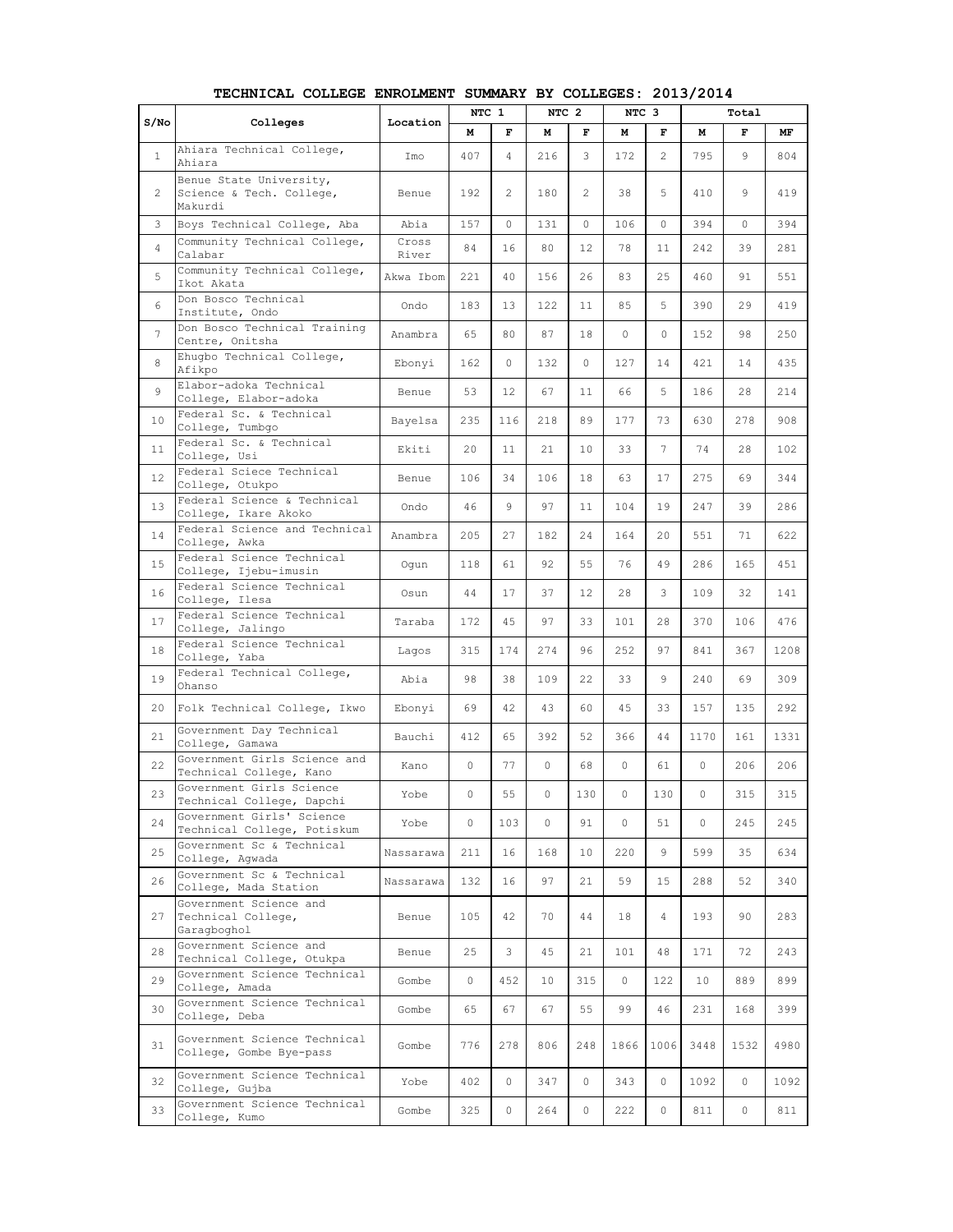| 34 | Government Science Technical<br>College, Tula     | Kwami     | 337     | 22           | 196      | 13  | 248 | 24 | 781  | 59              | 840  |
|----|---------------------------------------------------|-----------|---------|--------------|----------|-----|-----|----|------|-----------------|------|
| 35 | Government Technical College,<br>Abak             | Gombe     | 706     | 5            | 419      | 8   | 335 | 6  | 1460 | 19              | 1479 |
| 36 | Government Technical College,<br>Abakaliki        | Ebonyi    | 605     | 178          | 385      | 170 | 76  | 31 | 1066 | 379             | 1445 |
| 37 | Government Technical College,<br>Ado-ekiti        | Ekiti     | 206     | 28           | 158      | 21  | 140 | 11 | 504  | 60              | 564  |
| 38 | Government Technical College,<br>Ado-soba         | Lagos     | 406     | 98           | 294      | 70  | 282 | 54 | 982  | 222             | 1204 |
| 39 | Government Technical College,<br>Afuze            | Edo       | 51      | 7            | 41       | 4   | 28  | 5  | 120  | 16              | 136  |
| 40 | Government Technical College,<br>Agbor            | Delta     | 4       | 18           | 3        | 22  | 3   | 20 | 10   | 60              | 70   |
| 41 | Government Technical College,<br>Agidingbi, ikeja | Lagos     | 322     | 65           | 328      | 62  | 214 | 92 | 864  | 219             | 1083 |
| 42 | Government Technical College,<br>Ahoada           | Rivers    | 266     | 98           | 270      | 80  | 231 | 74 | 767  | 252             | 1019 |
| 43 | Government Technical College,<br>Ajequnle         | Oqun      | 174     | 38           | 153      | 31  | 124 | 19 | 451  | 88              | 539  |
| 44 | Government Technical College,<br>Akpugoeze        | Enugu     | 14      | 4            | 20       | 3   | 0   | 0  | 34   | $7\overline{ }$ | 41   |
| 45 | Government Technical College,<br>Ania-ohafia      | Abia      | 41      | 13           | 27       | 13  | 22  | 13 | 90   | 39              | 129  |
| 46 | Government Technical College,<br>Ara              | Osun      | $\circ$ | 0            | $\Omega$ | 0   | 76  | 18 | 76   | 18              | 94   |
| 47 | Government Technical College,<br>Assakio          | Nassarawa | 284     | 16           | 235      | 13  | 295 | 18 | 814  | 47              | 861  |
| 48 | Government Technical College,<br>Avetoro          | Oqun      | 193     | 60           | 119      | 35  | 110 | 29 | 422  | 124             | 546  |
| 49 | Government Technical College,<br>Bagauda          | Kano      | 214     | $\Omega$     | 124      | 0   | 123 | 0  | 461  | 0               | 461  |
| 50 | Government Technical College,<br>Bali             | Taraba    | 81      | 23           | 80       | 24  | 74  | 28 | 235  | 75              | 310  |
| 51 | Government Technical College,<br>Benin City       | Edo       | 404     | 39           | 253      | 23  | 177 | 6  | 834  | 68              | 902  |
| 52 | Government Technical College,<br>Binji            | Sokoto    | 127     | $\Omega$     | 122      | 0   | 106 | 0  | 355  | 0               | 355  |
| 53 | Government Technical College,<br>Bunza            | Kebbi     | 292     | $\Omega$     | 265      | 0   | 212 | 0  | 769  | 0               | 769  |
| 54 | Government Technical College,<br>Danbatta         | Kano      | 162     | 0            | 136      | 0   | 131 | 0  | 429  | 0               | 429  |
| 55 | Government Technical College,<br>Ele-oqu          | Rivers    | 61      | 70           | 43       | 54  | 41  | 50 | 145  | 174             | 319  |
| 56 | Government Technical College,<br>Enuqu            | Enuqu     | 500     | 16           | 470      | 11  | 429 | 8  | 1399 | 35              | 1434 |
| 57 | Government Technical College,<br>Erin-ile         | Kwara     | 27      | 0            | 25       | 0   | 19  | 0  | 71   | 0               | 71   |
| 58 | Government Technical College,<br>Esie/iludun      | Kwara     | 21      | $\mathbf{1}$ | 27       | 0   | 23  | 0  | 71   | $\mathbf{1}$    | 72   |
| 59 | Government Technical College,<br>Ewet-uvo         | Akwa Ibom | 559     | 75           | 641      | 81  | 353 | 39 | 1553 | 195             | 1748 |
| 60 | Government Technical College,<br>Eyagi-bida       | Niger     | 490     | 78           | 460      | 85  | 484 | 84 | 1434 | 247             | 1681 |
| 61 | Government Technical College,<br>Farfaru          | Sokoto    | 331     | 0            | 533      | 0   | 396 | 0  | 1260 | 0               | 1260 |
| 62 | Government Technical College,<br>Garki            | FCT       | 228     | 50           | 192      | 26  | 128 | 17 | 548  | 93              | 641  |
| 63 | Government Technical College,<br>Geidam           | Yobe      | 387     | 0            | 354      | 0   | 346 | 0  | 1087 | 0               | 1087 |
| 64 | Government Technical College,<br>Gumau            | Taraba    | 426     | 49           | 206      | 25  | 197 | 22 | 829  | 96              | 925  |
| 65 | Government Technical College,<br>Gusau            | Zamfara   | 183     | 33           | 172      | 0   | 118 | 0  | 473  | 33              | 506  |
| 66 | Government Technical College,<br>Hadejia          | Jigawa    | 153     | 0            | 150      | 0   | 153 | 0  | 456  | 0               | 456  |
| 67 | Government Technical College,<br>Ibadan           | 0yo       | 680     | 92           | 672      | 78  | 532 | 89 | 1884 | 259             | 2143 |
| 68 | Government Technical College,<br>Idanre           | Ondo      | 34      | 28           | 92       | 15  | 92  | 19 | 218  | 62              | 280  |
| 69 | Government Technical College,<br>Idi Aba          | Ogun      | 235     | 102          | 267      | 108 | 208 | 81 | 710  | 291             | 1001 |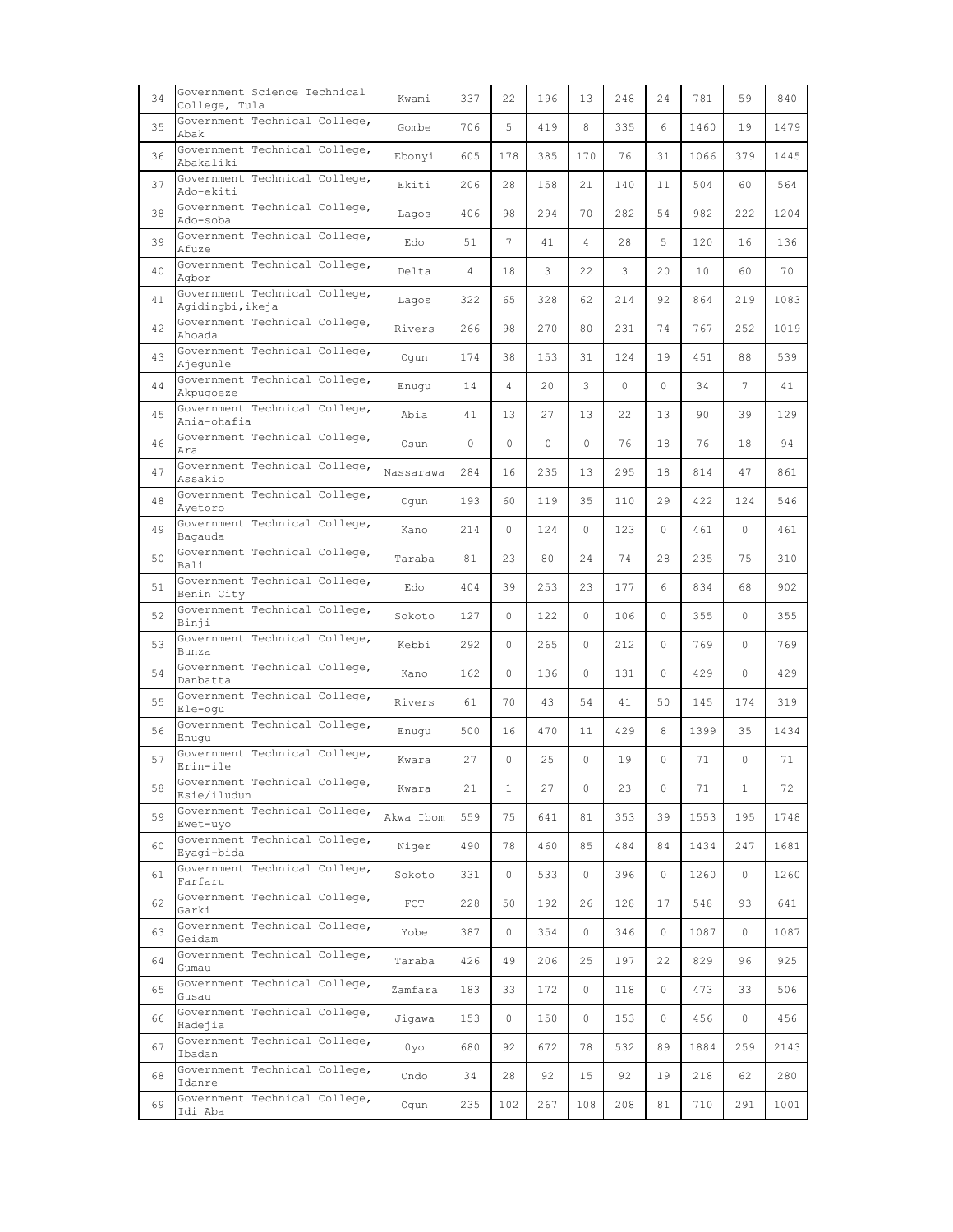| 70  | Government Technical College,<br>Igarra           | Edo            | 119 | 18              | 131 | 17      | 79  | 19             | 329  | 54              | 383  |
|-----|---------------------------------------------------|----------------|-----|-----------------|-----|---------|-----|----------------|------|-----------------|------|
| 71  | Government Technical College,<br>Iqbara-odo Ekiti | Ekiti          | 39  | 6               | 32  | 8       | 28  | $\overline{2}$ | 99   | 16              | 115  |
| 72  | Government Technical College,<br>Igbesa           | Oqun           | 232 | $12 \,$         | 147 | 14      | 108 | 14             | 487  | 40              | 527  |
| 73  | Government Technical College,<br>Ihiala           | Anambra        | 407 | 4               | 216 | 2       | 116 | $\mathbf{1}$   | 739  | $7\phantom{.0}$ | 746  |
| 74  | Government Technical College,<br>Ijebu Ode        | Oqun           | 273 | 69              | 269 | 100     | 222 | 34             | 764  | 203             | 967  |
| 75  | Government Technical College,<br>Ijebu-igbo       | Oqun           | 80  | 18              | 45  | 12      | 28  | 11             | 153  | 41              | 194  |
| 76  | Government Technical College,<br>Ijero            | Ekiti          | 22  | 10              | 20  | 8       | 0   | 0              | 42   | 18              | 60   |
| 77  | Government Technical College,<br>Ikole-Ekiti      | Ekiti          | 204 | 9               | 188 | 15      | 118 | 3              | 510  | 27              | 537  |
| 78  | Government Technical College,<br>Ikorodu          | Lagos          | 649 | 159             | 423 | 77      | 341 | 96             | 1413 | 332             | 1745 |
| 79  | Government Technical College,<br>Ikotun           | Lagos          | 377 | 22              | 289 | 7       | 239 | 43             | 905  | 72              | 977  |
| 80  | Government Technical College,<br>Ilara-remo       | Oqun           | 90  | 45              | 44  | 31      | 61  | 29             | 195  | 105             | 300  |
| 81  | Government Technical College,<br>Iwo              | Osun           | 138 | 14              | 67  | 4       | 35  | 2              | 240  | 20              | 260  |
| 82  | Government Technical College,<br>Jalingo          | Taraba         | 72  | 19              | 57  | 15      | 44  | 12             | 173  | 46              | 219  |
| 83  | Government Technical College,<br>Kano             | Kano           | 214 | $\mathbf{1}$    | 210 | $\circ$ | 129 | $\circ$        | 553  | $\mathbf{1}$    | 554  |
| 84  | Government Technical College,<br>Karim-lamido     | Taraba         | 58  | 19              | 74  | 24      | 90  | 33             | 222  | 76              | 298  |
| 85  | Government Technical College,<br>Kaura Namoda     | Zamfara        | 197 | 0               | 203 | 0       | 170 | 0              | 570  | 0               | 570  |
| 86  | Government Technical College,<br>Kontagora        | Niger          | 315 | 13              | 285 | 13      | 231 | 0              | 831  | 26              | 857  |
| 87  | Government Technical College,<br>Malali-kaduna    | Kaduna         | 395 | 21              | 484 | 36      | 416 | 11             | 1295 | 68              | 1363 |
| 88  | Government Technical College,<br>Minna            | Niger          | 433 | 63              | 468 | 71      | 374 | 32             | 1275 | 166             | 1441 |
| 89  | Government Technical College,<br>Mopa             | Koqi           | 38  | 8               | 39  | 6       | 41  | 6              | 118  | 20              | 138  |
| 90  | Government Technical College,<br>Mubi             | Adamawa        | 240 | 94              | 210 | 83      | 192 | 51             | 642  | 228             | 870  |
| 91  | Government Technical College,<br>New Bussa        | Niger          | 213 | 56              | 177 | 43      | 190 | 25             | 580  | 124             | 704  |
| 92  | Government Technical College,<br>Nsukka           | Enuqu          | 270 | 32              | 233 | 23      | 155 | 20             | 658  | 75              | 733  |
| 93  | Government Technical College,<br>Odomola-epe      | Lagos          | 284 | 27              | 211 | 20      | 102 | 22             | 597  | 69              | 666  |
| 94  | Government Technical College,<br>Ogoja            | Cross<br>River | 185 | 109             | 137 | 70      | 97  | 52             | 419  | 231             | 650  |
| 95  | Government Technical College,<br>Oka-akoko        | Ondo           | 52  | 5               | 93  | 17      | 121 | 22             | 266  | 44              | 310  |
| 96  | Government Technical College,<br>Oke Iabo         | Ondo           | 72  | 6               | 104 | 7       | 103 | 14             | 279  | 27              | 306  |
| 97  | Government Technical College,<br>Okitipupa        | Ondo           | 65  | $\mathbf{1}$    | 115 | 25      | 106 | 7              | 286  | 33              | 319  |
| 98  | Government Technical College,<br>Otun-ekiti       | Ekiti          | 59  | 13              | 57  | 12      | 45  | 19             | 161  | 44              | 205  |
| 99  | Government Technical College,<br>Owerri           | Imo            | 457 | 0               | 425 | 0       | 221 | 0              | 1103 | 0               | 1103 |
| 100 | Government Technical College,<br>Owo              | Ondo           | 269 | 16              | 247 | 32      | 238 | 34             | 754  | 82              | 836  |
| 101 | Government Technical College,<br>Port Harcourt    | Rivers         | 512 | 103             | 489 | 7       | 582 | 108            | 1583 | 218             | 1801 |
| 102 | Government Technical College,<br>Ranji-sambo      | Sokoto         | 145 | 0               | 174 | 0       | 119 | 0              | 438  | 0               | 438  |
| 103 | Government Technical College,<br>Sapele           | Delta          | 158 | 6               | 175 | 5       | 158 | 13             | 491  | 24              | 515  |
| 104 | Government Technical College,<br>Takum            | Taraba         | 31  | 5               | 39  | 5       | 45  | 7              | 115  | 17              | 132  |
| 105 | Government Technical College,<br>Tombia           | Rivers         | 20  | 10 <sub>o</sub> | 18  | 8       | 30  | 10             | 68   | 28              | 96   |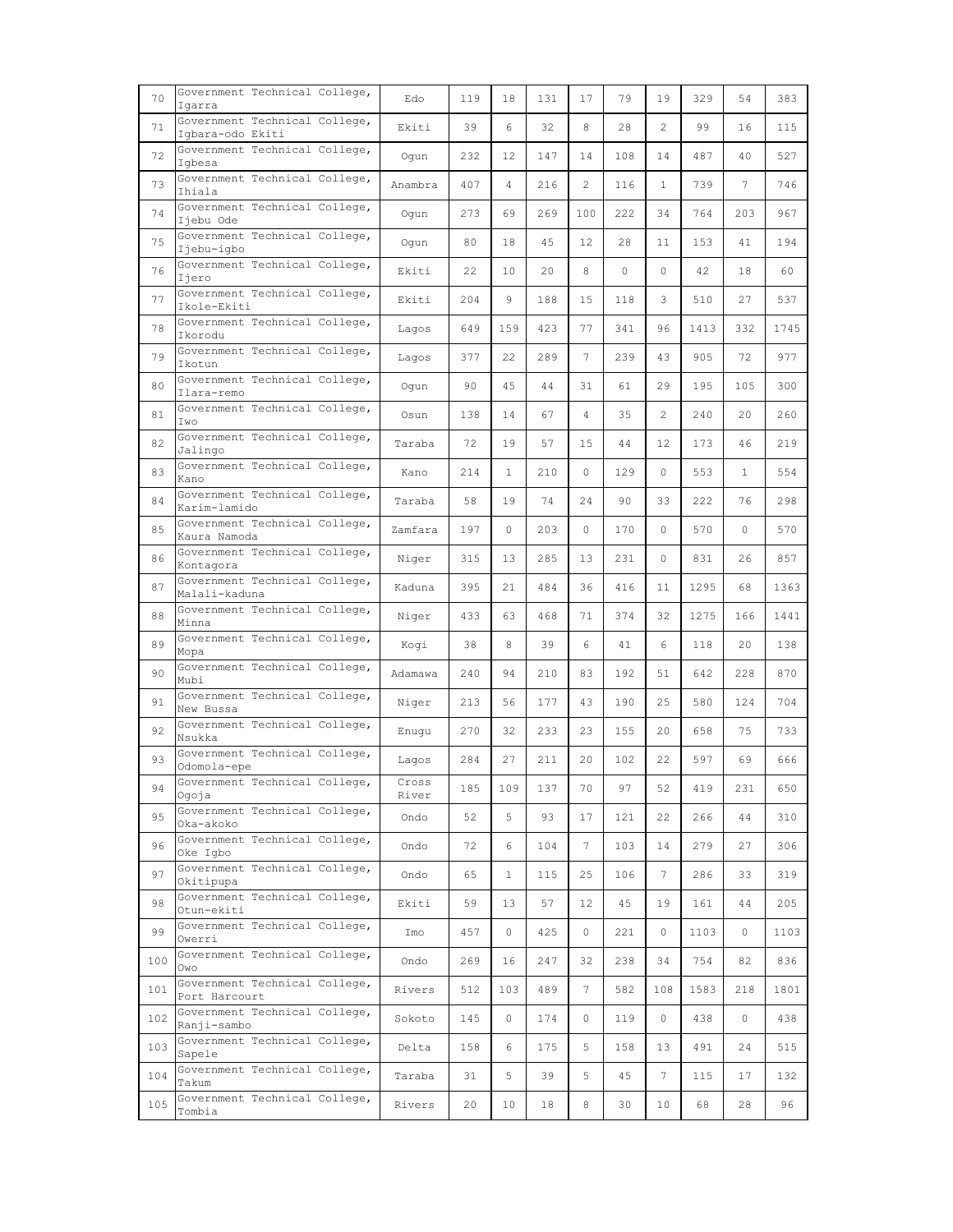| 106 | Government Technical College,<br>Ungogo                | Kano      | 227   | $\Omega$ | 174   | $\Omega$ | 171   | $\Omega$       | 572   | $\cap$       | 572   |
|-----|--------------------------------------------------------|-----------|-------|----------|-------|----------|-------|----------------|-------|--------------|-------|
| 107 | Government Technical College,<br>Wudil                 | Kano      | 294   | $\Omega$ | 237   | $\Omega$ | 213   | $\Omega$       | 744   | $\Omega$     | 744   |
| 108 | Government Technical College,<br>Wukari                | Taraba    | 83    | 14       | 70    | 2.4      | 58    | 3              | 211   | 41           | 252   |
| 109 | Government Technical College,<br>Yola                  | Adamawa   | 218   | 19       | 186   | 21       | 163   | $20 -$         | 567   | 60           | 627   |
| 110 | Government Technical College,<br>Zuru                  | Kebbi     | 345   | $\Omega$ | 374   | $\Omega$ | 418   | $\Omega$       | 1137  | $\Omega$     | 1137  |
| 111 | Government Unity Technical<br>College, Amodu-asungbolu | Kwara     | 20    | 15       | 22    | 14       | 15    | 8              | 57    | 37           | 94    |
| 112 | MAINLAND (Government)<br>Technical College, Oron       | Akwa Thom | 445   | 4.5      | 106   | 14       | 89    | 17             | 640   | 76           | 716   |
| 113 | Mamman Kontagora Tech.<br>College, Pandogari           | Niger     | 96    | 17       | 115   | 3        | 149   | 19             | 360   | 39           | 399   |
| 114 | Mbakuha Technical College,<br>Lessel                   | Benue     | 91    | $\Omega$ | 54    | 1        | 36    | $\Omega$       | 181   | $\mathbf{1}$ | 182   |
| 115 | Ofagbe Technical College,<br>Ofagbe                    | Delta     | 46    | 9        | 70    | 20       | 67    | 17             | 183   | 46           | 229   |
| 116 | Ogor Technical College,<br>Otogor Ughelli              | Delta     | 32    | 14       | 35    | 12       | 27    | $\overline{7}$ | 94    | 33           | 127   |
| 117 | Okporo Technical College,<br>Okporo, Orlu              | Imo       | 379   | 9        | 272   | 7        | 161   | 1.             | 812   | 17           | 829   |
| 118 | Osu Technical College, Ok-<br>isiala Mbano             | Imo       | 185   | $\Omega$ | 131   | $\Omega$ | 94    | $\cap$         | 410   | $\Omega$     | 410   |
| 119 | St. Joseph's Technical<br>College, Makudi              | Benue     | 253   | 15       | 192   | 18       | 136   | 5.             | 581   | 38           | 619   |
| 120 | St. Judes Technical College,<br>Tsemker                | Benue     | 282   | 9        | 266   | 11       | 189   | $\overline{2}$ | 737   | 22           | 759   |
| 121 | Suleiman Barau Technical<br>College, Suleja            | Niger     | 684   | 141      | 701   | 82       | 846   | 122            | 2231  | 345          | 2576  |
| 122 | Union Technical College, Ikpa-<br>eket.                | Akwa Ibom | 262   | 14       | 134   | 12       | 116   | 18             | 512   | 44           | 556   |
| 123 | Usar Technical College,<br>Adikpo                      | Benue     | 175   | 15       | 131   | 7        | 45    | 4              | 351   | 26           | 377   |
| 124 | Utagba-ogbe Technical<br>College, Kwale                | Delta     | 85    | 40       | 84    | 16       | 63    | 15             | 232   | 71           | 303   |
|     | Total                                                  |           | 26195 | 4610     | 22594 | 3722     | 20081 | 3825           | 68870 | 12157        | 81027 |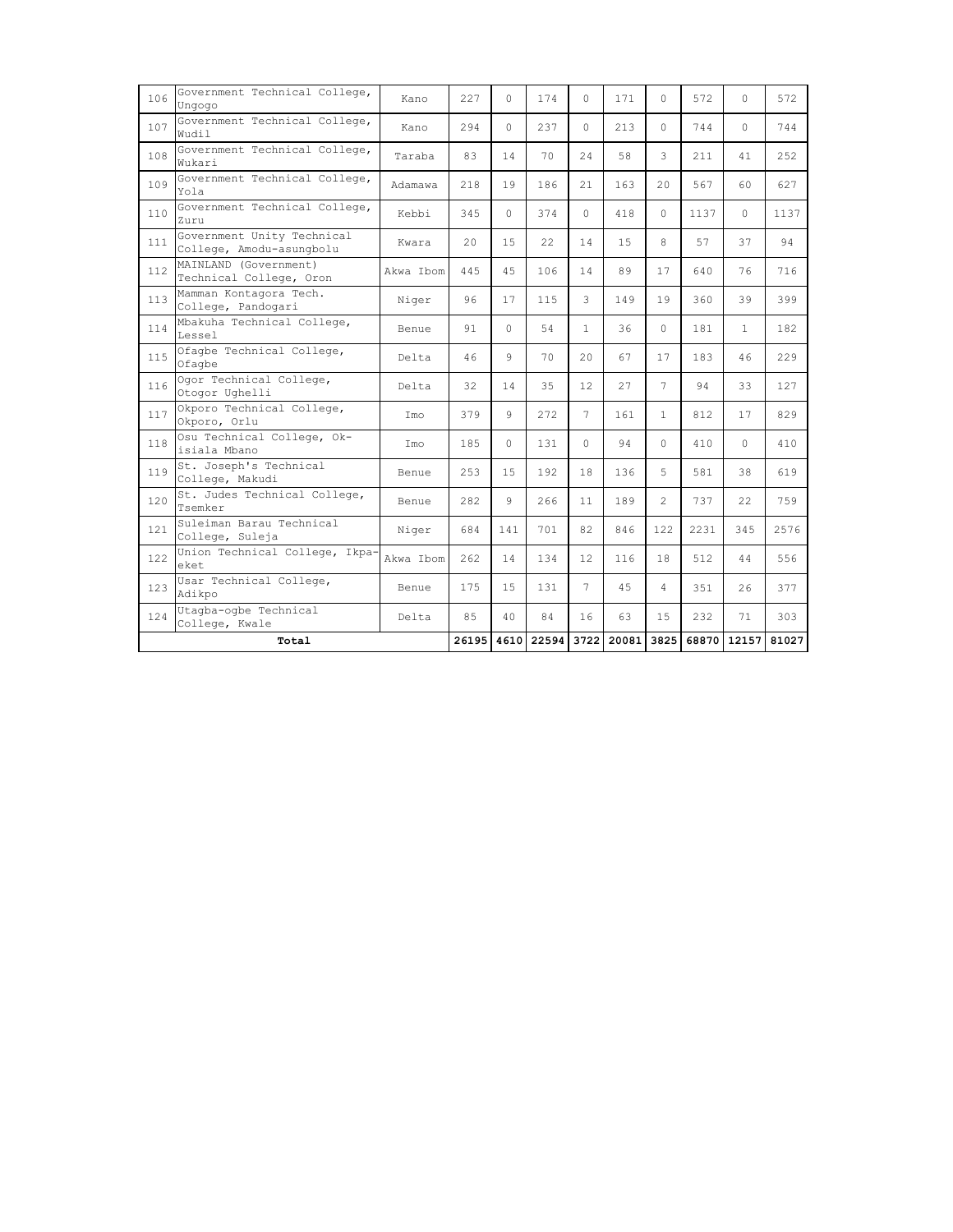| TECHNICAL COLLEGE ENROLMENT SUMMARY BY COLLEGES: 2014/2015 |                                                             |                    |                  |                         |                  |                |                  |                |       |     |      |
|------------------------------------------------------------|-------------------------------------------------------------|--------------------|------------------|-------------------------|------------------|----------------|------------------|----------------|-------|-----|------|
| S/No                                                       | <b>Colleges</b>                                             | Location           | NTC <sub>1</sub> |                         | NTC <sub>2</sub> |                | NTC <sub>3</sub> |                | Total |     |      |
|                                                            |                                                             |                    | М                | F                       | М                | F              | М                | F              | M     | F   | МF   |
| 1                                                          | Benue State University, Science & Tech.<br>College, Makurdi | Benue              | 129              | 13                      | 131              | 3              | 59               | 10             | 319   | 26  | 345  |
| $\overline{2}$                                             | Boys Technical College, Aba                                 | Abia               | 212              | 0                       | 163              | 0              | 114              | 1              | 489   | 1   | 490  |
| 3                                                          | Community Technical College, Calabar                        | <b>Cross River</b> | 194              | 56                      | 212              | 63             | 10               | 1              | 416   | 120 | 536  |
| $\overline{4}$                                             | Community Technical College, Ikot Akata                     | Akwa Ibom          | 184              | 22                      | 102              | 19             | 141              | 24             | 427   | 65  | 492  |
| $\sqrt{5}$                                                 | Don Bosco Technical Training Centre,<br>Onitsha             | Anambra            | 118              | 4                       | 109              | 4              | 0                | 0              | 227   | 8   | 235  |
| 6                                                          | Ehugbo Technical College, Afikpo                            | Ebonyi             | 174              | 0                       | 143              | 0              | 107              | 0              | 424   | 0   | 424  |
| $\overline{7}$                                             | Elabor-adoka Technical College, Elabor-<br>adoka            | Benue              | 59               | 7                       | 55               | 8              | 71               | 7              | 185   | 22  | 207  |
| 8                                                          | Federal Sc. & Technical College, Tumbgo                     | Bayelsa            | 243              | 122                     | 235              | 116            | 218              | 89             | 696   | 327 | 1023 |
| 9                                                          | Federal Sc. & Technical College, Usi                        | Ekiti              | 33               | 10                      | 19               | 12             | 26               | $\overline{2}$ | 78    | 24  | 102  |
| 10                                                         | Federal Sciece Technical College, Otukpo                    | Benue              | 118              | 19                      | 98               | 30             | 68               | 24             | 284   | 73  | 357  |
| 11                                                         | Federal Science & Technical College, Ikare<br>Akoko         | Ondo               | 35               | 5                       | 36               | 12             | 27               | 21             | 98    | 38  | 136  |
| 12                                                         | Federal Science and Technical College,<br>Awka              | Anambra            | 189              | 19                      | 135              | 16             | 137              | 21             | 461   | 56  | 517  |
| 13                                                         | Federal Science Technical College, Ilesa                    | Osun               | 53               | 26                      | 73               | 14             | 38               | $\overline{7}$ | 164   | 47  | 211  |
| 14                                                         | Federal Science Technical College, Jalingo                  | Taraba             | 183              | 38                      | 139              | 32             | 88               | 37             | 410   | 107 | 517  |
| 15                                                         | Federal Science Technical College, Yaba                     | Lagos              | 316              | 178                     | 285              | 174            | 269              | 82             | 870   | 434 | 1304 |
| 16                                                         | Federal Technical College, Ohanso                           | Abia               | 98               | 38                      | 33               | 9              | 109              | 22             | 240   | 69  | 309  |
| 17                                                         | Folk Technical College, Ikwo                                | Ebonyi             | 61               | 41                      | 59               | 41             | 45               | 39             | 165   | 121 | 286  |
| 18                                                         | Government Day Technical College,<br>Gamawa                 | Bauchi             | 214              | $\overline{2}$          | 200              | 6              | 177              | 1              | 591   | 9   | 600  |
| 19                                                         | Government Sc & Technical College, Mada<br>Station          | Nassarawa          | 139              | 32                      | 122              | 16             | 97               | 21             | 358   | 69  | 427  |
| 20                                                         | Government Science and Technical<br>College, Aleibiri       | Bayelsa            | 72               | 21                      | 0                | 0              | 0                | 0              | 72    | 21  | 93   |
| 21                                                         | Government Science Technical College,<br>Gombe Bye-pass     | Gombe              | 745              | 263                     | 766              | 283            | 789              | 260            | 2300  | 806 | 3106 |
| 22                                                         | Government Science Technical College,<br>Kumo               | Gombe              | 343              | 0                       | 321              | 0              | 264              | 0              | 928   | 0   | 928  |
| 23                                                         | Government Technical College, Abak                          | Akwa Ibom          | 594              | 5                       | 323              | 7              | 281              | 4              | 1198  | 16  | 1214 |
| 24                                                         | Government Technical College, Abakaliki                     | Ebonyi             | 230              | 0                       | 191              | 68             | 29               | 10             | 450   | 78  | 528  |
| 25                                                         | Government Technical College, Ado-ekiti                     | Ekiti              | 166              | 21                      | 193              | 19             | 135              | 19             | 494   | 59  | 553  |
| 26                                                         | Government Technical College, Ado-soba                      | Lagos              | 375              | 78                      | 379              | 82             | 243              | 109            | 997   | 269 | 1266 |
| 27                                                         | Government Technical College, Afuze                         | Edo                | 44               | $\overline{\mathbf{4}}$ | 17               | $\overline{7}$ | 16               | 6              | 77    | 17  | 94   |
| 28                                                         | Government Technical College, Agbor                         | Delta              | 5                | 12                      | 4                | 3              | 2                | 11             | 11    | 26  | 37   |
| 29                                                         | Government Technical College,<br>Agidingbi,ikeja            | Lagos              | 256              | 49                      | 269              | 58             | 172              | 44             | 697   | 151 | 848  |
| 30                                                         | Government Technical College, Ahoada                        | Rivers             | 293              | 93                      | 246              | 118            | 270              | 75             | 809   | 286 | 1095 |
| 31                                                         | Government Technical College, Ajegunle                      | Ogun               | 182              | 25                      | 174              | 39             | 112              | 17             | 468   | 81  | 549  |
| 32                                                         | Government Technical College, Akpugoeze                     | Enugu              | 12               | 3                       | 12               | 6              | $\overline{7}$   | 1              | 31    | 10  | 41   |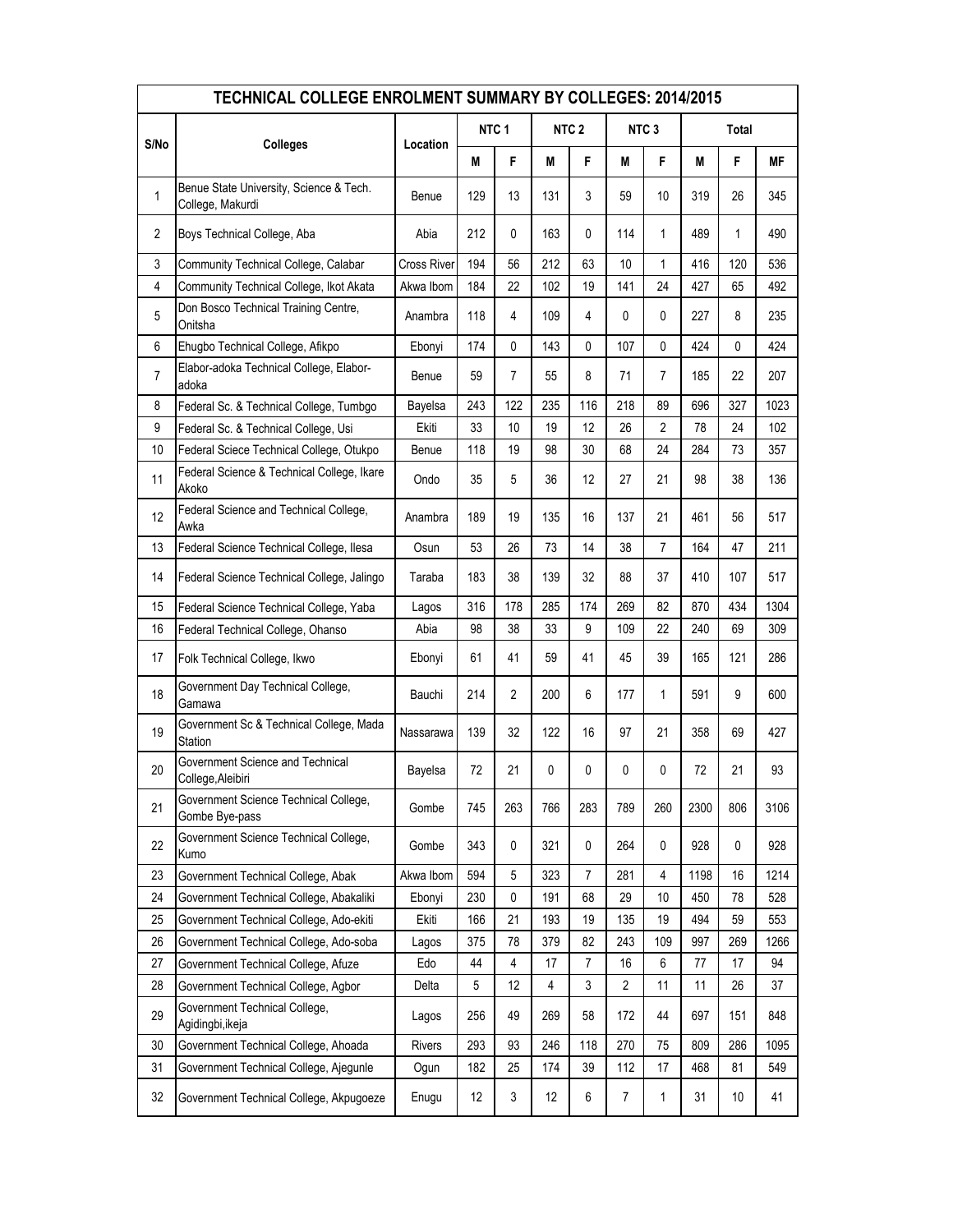| 33 | Government Technical College, Ania-ohafia         | Abia       | 23  | 14             | 24  | 14 | 24  | 14           | 71   | 42             | 113  |
|----|---------------------------------------------------|------------|-----|----------------|-----|----|-----|--------------|------|----------------|------|
| 34 | Government Technical College, Ara                 | Osun       | 0   | $\mathbf 0$    | 0   | 0  | 56  | 16           | 56   | 16             | 72   |
| 35 | Government Technical College, Ayetoro             | Ogun       | 164 | 42             | 164 | 49 | 130 | 33           | 458  | 124            | 582  |
| 36 | Government Technical College, Bagauda             | Kano       | 344 | 0              | 193 | 0  | 124 | $\mathbf{0}$ | 661  | 0              | 661  |
| 37 | Government Technical College, Bali                | Taraba     | 68  | 24             | 42  | 20 | 46  | 9            | 156  | 53             | 209  |
| 38 | Government Technical College, Benin City          | Edo        | 333 | 38             | 314 | 30 | 169 | 38           | 816  | 106            | 922  |
| 39 | Government Technical College, Binji               | Sokoto     | 114 | 0              | 118 | 0  | 107 | 0            | 339  | 0              | 339  |
| 40 | Government Technical College, Bunza               | Kebbi      | 414 | 0              | 329 | 0  | 215 | 0            | 958  | 0              | 958  |
| 41 | Government Technical College, Ele-ogu             | Rivers     | 34  | 51             | 36  | 60 | 43  | 51           | 113  | 162            | 275  |
| 42 | Government Technical College, Enugu               | Enugu      | 484 | 24             | 442 | 22 | 396 | 17           | 1322 | 63             | 1385 |
| 43 | Government Technical College, Erin-ile            | Kwara      | 18  | 1              | 24  | 1  | 25  | 0            | 67   | $\overline{2}$ | 69   |
| 44 | Government Technical College, Esie/iludun         | Kwara      | 29  | 4              | 21  | 1  | 24  | 0            | 74   | 5              | 79   |
| 45 | Government Technical College, Ewet-uyo            | Akwa Ibom  | 723 | 68             | 266 | 34 | 284 | 61           | 1273 | 163            | 1436 |
| 46 | Government Technical College, Eyagi-bida          | Niger      | 541 | 108            | 474 | 49 | 558 | 80           | 1573 | 237            | 1810 |
| 47 | Government Technical College, Farfaru             | Sokoto     | 267 | 0              | 393 | 0  | 333 | $\mathbf{0}$ | 993  | 0              | 993  |
| 48 | Government Technical College, Garki               | <b>FCT</b> | 308 | 81             | 170 | 37 | 142 | 6            | 620  | 124            | 744  |
| 49 | Government Technical College, Geidam              | Yobe       | 223 | 0              | 200 | 0  | 212 | 0            | 635  | 0              | 635  |
| 50 | Government Technical College, Gumau               | Bauchi     | 350 | 40             | 345 | 39 | 0   | 0            | 695  | 79             | 774  |
| 51 | Government Technical College, Gusau               | Zamfara    | 165 | 0              | 165 | 0  | 142 | 0            | 472  | 0              | 472  |
| 52 | Government Technical College, Hadejia             | Jigawa     | 165 | $\mathbf 0$    | 155 | 0  | 157 | $\mathbf{0}$ | 477  | 0              | 477  |
| 53 | Government Technical College, Ibadan              | Oyo        | 651 | 101            | 672 | 58 | 583 | 88           | 1906 | 247            | 2153 |
| 54 | Government Technical College, Idanre              | Ondo       | 39  | 27             | 37  | 29 | 92  | 15           | 168  | 71             | 239  |
| 55 | Government Technical College, Idi Aba             | Ogun       | 142 | 55             | 209 | 75 | 186 | 78           | 537  | 208            | 745  |
| 56 | Government Technical College, Igarra              | Edo        | 94  | 13             | 109 | 20 | 154 | 15           | 357  | 48             | 405  |
| 57 | Government Technical College, Igbara-odo<br>Ekiti | Ekiti      | 9   | 3              | 19  | 5  | 31  | 8            | 59   | 16             | 75   |
| 58 | Government Technical College, Igbesa              | Ogun       | 189 | 20             | 193 | 49 | 155 | 19           | 537  | 88             | 625  |
| 59 | Government Technical College, Ijebu Ode           | Ogun       | 306 | 76             | 209 | 60 | 252 | 58           | 767  | 194            | 961  |
| 60 | Government Technical College, Ijebu-igbo          | Ogun       | 46  | 7              | 61  | 13 | 38  | 12           | 145  | 32             | 177  |
| 61 | Government Technical College, Ijero               | Ekiti      | 8   | 5              | 17  | 12 | 20  | 3            | 45   | 20             | 65   |
| 62 | Government Technical College, Ikole-Ekiti         | Ekiti      | 130 | 6              | 167 | 8  | 154 | 9            | 451  | 23             | 474  |
| 63 | Government Technical College, Ikotun              | Lagos      | 420 | 52             | 277 | 18 | 217 | 7            | 914  | 77             | 991  |
| 64 | Government Technical College, Ilara-remo          | Ogun       | 63  | 41             | 79  | 36 | 40  | 29           | 182  | 106            | 288  |
| 65 | Government Technical College, Iwaro-oka           | Ondo       | 29  | 10             | 55  | 7  | 83  | 22           | 167  | 39             | 206  |
| 66 | Government Technical College, Jalingo             | Taraba     | 51  | 11             | 40  | 9  | 29  | 6            | 120  | 26             | 146  |
| 67 | Government Technical College, Kano                | Kano       | 310 | 0              | 169 | 0  | 209 | 0            | 688  | 0              | 688  |
| 68 | Government Technical College, Karim-<br>lamido    | Taraba     | 45  | $\overline{7}$ | 45  | 10 | 63  | 14           | 153  | 31             | 184  |
| 69 | Government Technical College, Kaura<br>Namoda     | Zamfara    | 202 | 0              | 200 | 0  | 196 | 0            | 598  | 0              | 598  |
| 70 | Government Technical College, Kontagora           | Niger      | 316 | 14             | 277 | 14 | 259 | 14           | 852  | 42             | 894  |
| 71 | Government Technical College, Malali-<br>kaduna   | Kaduna     | 416 | 37             | 484 | 11 | 396 | 24           | 1296 | 72             | 1368 |
| 72 | Government Technical College, Minna               | Niger      | 493 | 72             | 443 | 71 | 378 | 25           | 1314 | 168            | 1482 |
| 73 | Government Technical College, Mopa                | Kogi       | 42  | 9              | 42  | 9  | 41  | 8            | 125  | 26             | 151  |
| 74 | Government Technical College, Mubi                | Adamawa    | 110 | 32             | 87  | 37 | 96  | 44           | 293  | 113            | 406  |